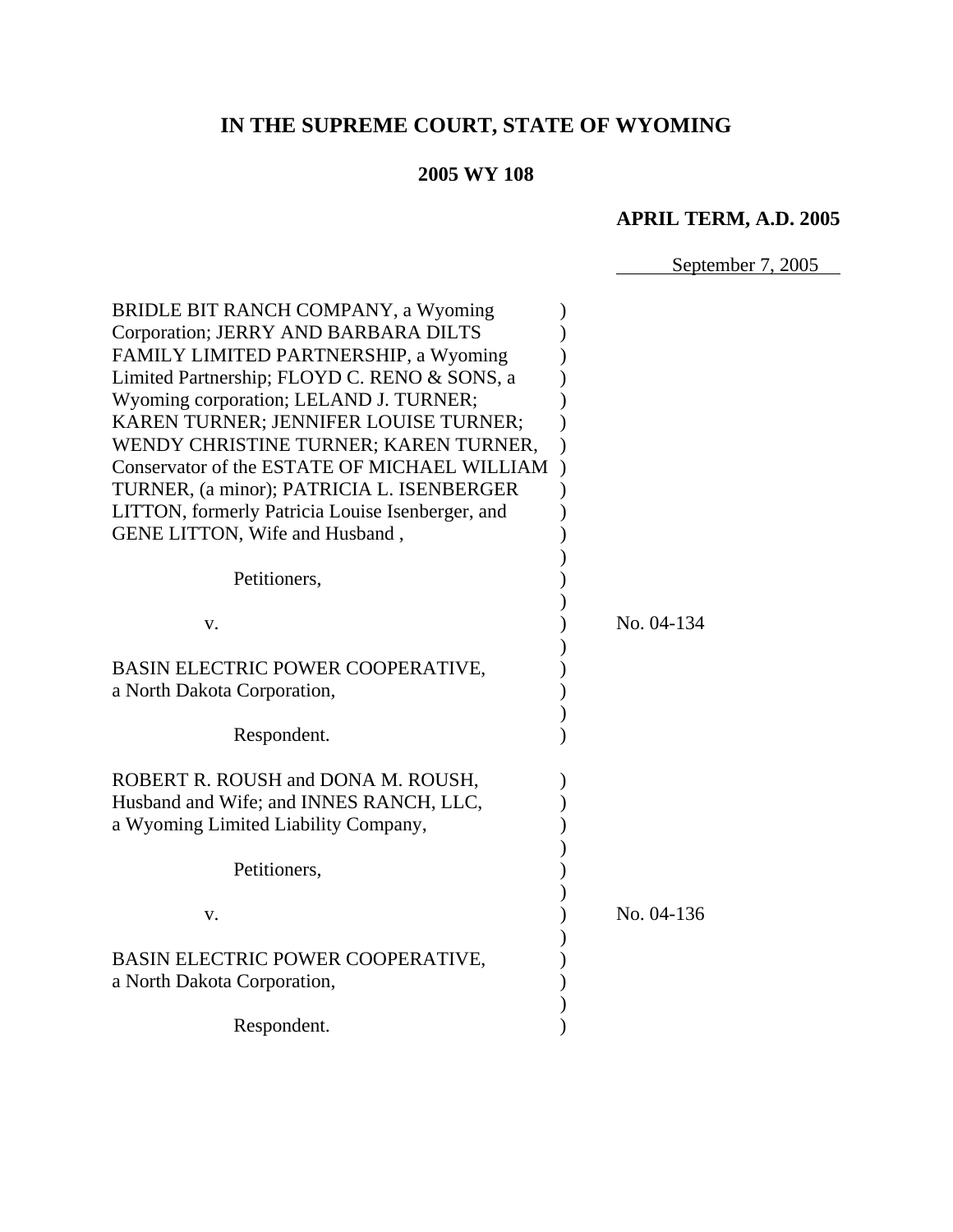### **Appeal from the District Court of Campbell County The Honorable Keith G. Kautz, Judge**

#### *Representing Petitioners Bridle Bit Ranch Company, et al.:*

Tad T. Daly and Matthew R. Sorensen of Daly Law Associates, P.C., Gillette, Wyoming. Argument by Mr. Daly.

#### *Representing Respondent Basin Electric Power Cooperative:*

Stephen N. Sherard and Rex E. Johnson of Sherard, Sherard and Johnson, Wheatland, Wyoming. Argument by Mr. Sherard.

#### *Representing Petitioners Robert R. Roush and Dona M. Roush, et al.:*

Charles R. Hart and Lynn M. Smith of Hart & Smith, Sheridan, Wyoming; and Nancy D. Freudenthal of Davis & Cannon, Cheyenne, Wyoming. Argument by Ms. Freudenthal.

## **Before HILL, C.J., and GOLDEN, KITE, VOIGT, and BURKE, JJ.**

*NOTICE: This opinion is subject to formal revision before publication in Pacific Reporter Third. Readers are requested to notify the Clerk of the Supreme Court, Supreme Court Building, Cheyenne, Wyoming 82002, of any typographical or other formal errors so that correction may be made before final publication in the permanent volume.*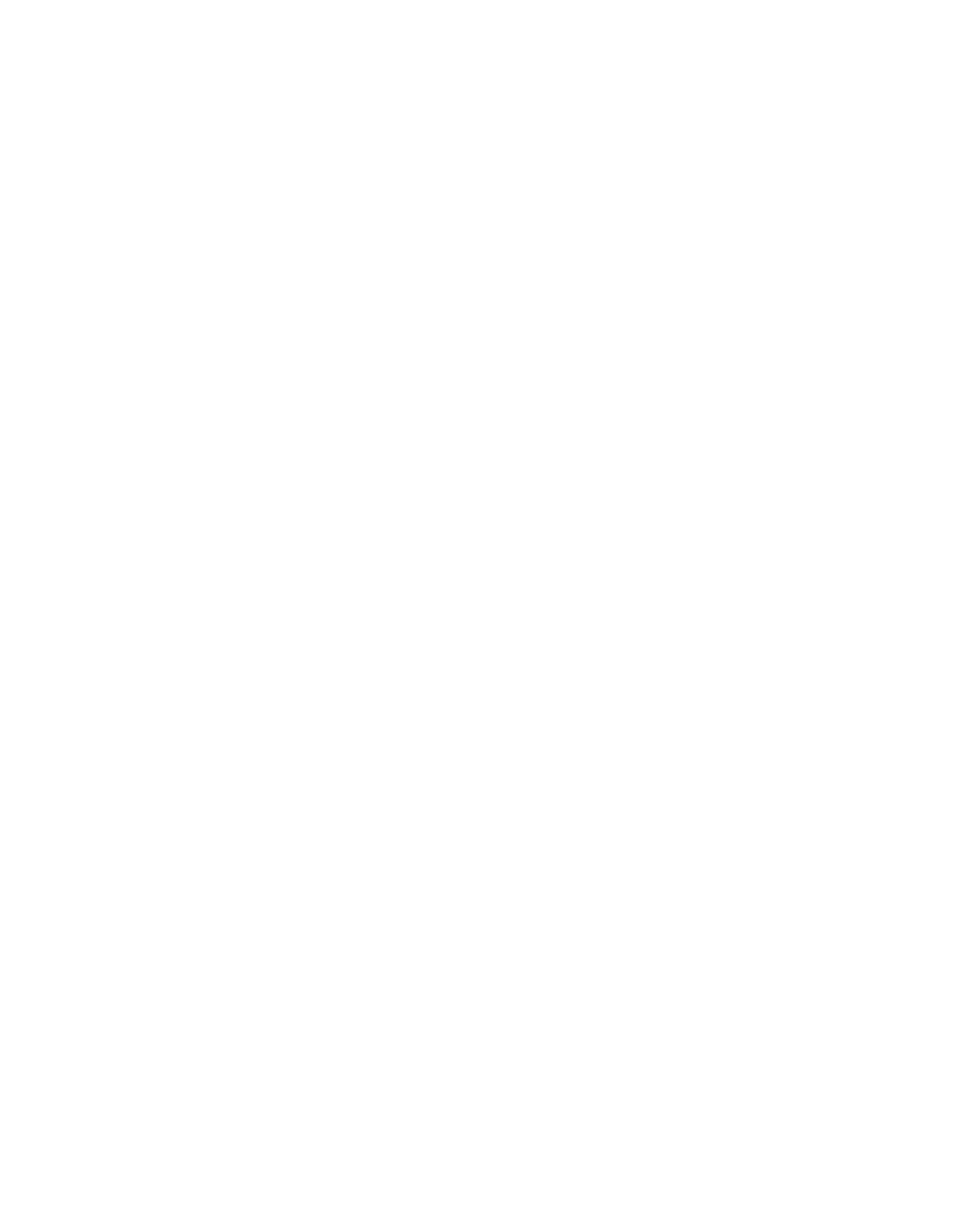### **HILL, Chief Justice.**

[¶1] Employing its powers of eminent domain, the Respondent, Basin Electric Power Cooperative (Basin), sought to condemn a right-of-way through a portion of Campbell County in order to build a 230-kilovolt (kV) power transmission line. Basin asserted that the transmission line was necessary so as to provide additional electrical power to areas of Campbell County where coal bed methane (CBM) is being developed and to otherwise enhance the availability and reliability of electrical service to that area. Basin is a regional wholesale electric generation and transmission cooperative that supplies wholesale electricity to its distribution cooperatives. Powder River Energy Corporation (PRECorp) is a Wyoming non-profit corporation and is one of Basin's distribution cooperative members. PRECorp provides electricity at retail to its customers in Northeastern Wyoming, including Campbell County.

[¶2] Basin was able to reach settlements with approximately 82% of the private landowners affected by the transmission line, as well as with the United States Forest Service.<sup>1</sup> At the time of the hearing on this stage of the condemnation action (the "taking"), Basin had not yet reached agreements with two groups of landowners, nor with The State of Wyoming, Office of State Land and Investments (State Lands), or the Bureau of Land Management  $(BLM)$ .<sup>[1](#page-3-0)</sup> Case No. 04-134 is a challenge to the district court's order granting Basin immediate possession of the lands owned by a group of landowners to whom we will refer collectively as "the Bridle Bit Group." Case No. 04- 136 is a similar challenge to that same order by another group of landowners to whom we will refer as "the Roush Group."

[¶3] By order entered on July 13, 2004, this Court granted Petitions for Writ of Review under W.R.A.P. 13, in order to address the concerns of both groups of landowners. It was necessary for the landowners to utilize W.R.A.P. 13 because of a long-standing precedent articulated by this Court that the "taking" portion of a condemnation action is not an appealable order. *Arp v. State Highway Commission*, 567 P.2d 736, 739 (Wyo. 1977).

[¶4] Both groups of landowners contend that Basin is a public utility as defined by Wyo. Stat. Ann. § 37-1-101 (LexisNexis 2005), and, thus, Basin was required to obtain a certificate of public convenience and necessity from the Public Service Commission (PSC) before beginning the process of locating the transmission line. They also contend that Basin: Failed to show that public interest and necessity required the project; failed to show that the project is planned and located in a manner that will be most compatible with the greatest public good and the least private injury; and failed to negotiate in good

<span id="page-3-0"></span> 1 On July 21, 2004, the United States entered an appearance in this case, but has not otherwise participated in this matter.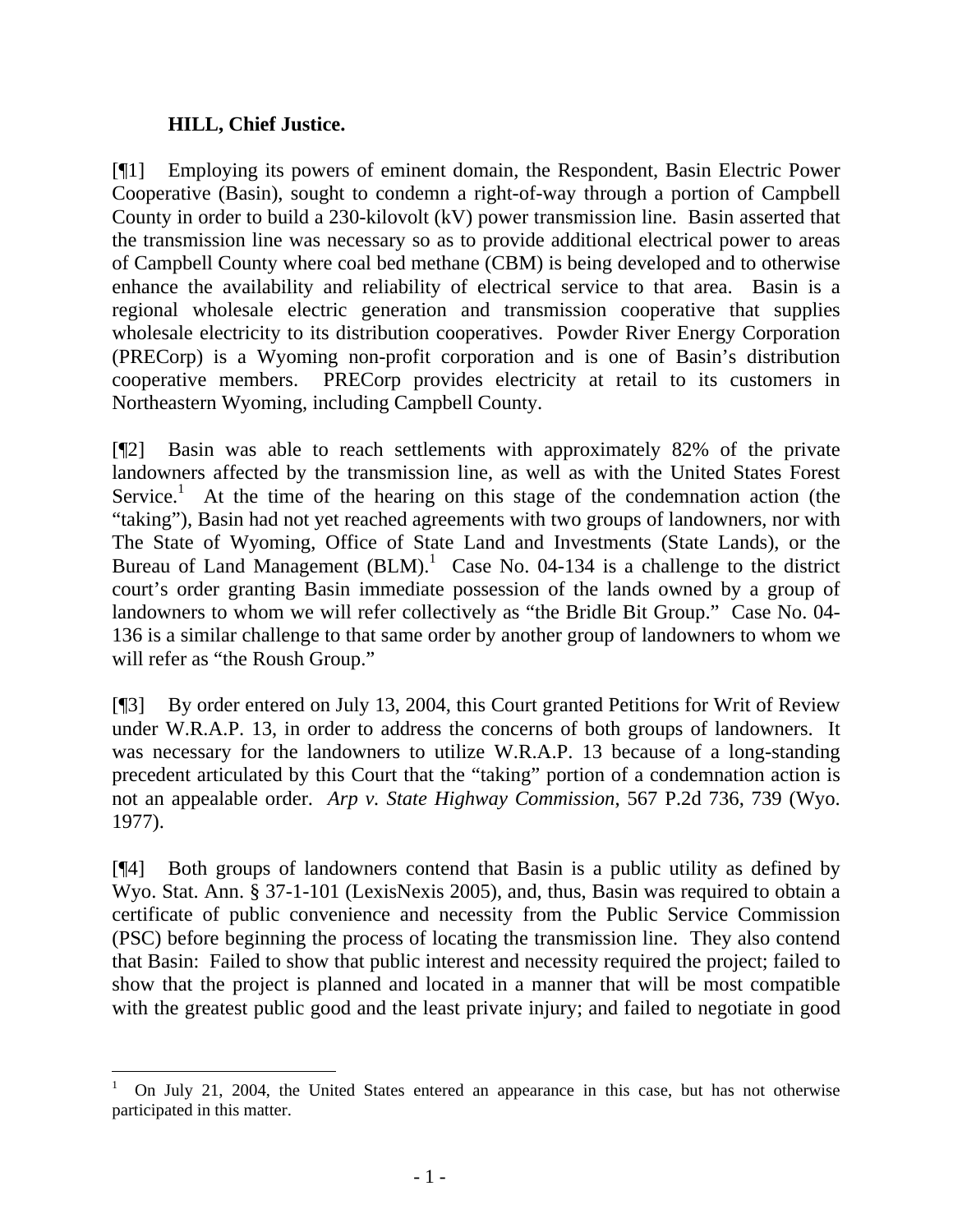faith. It is also contended that the district court erred in granting a taking that is, in essence, perpetual.

[¶5] We will affirm the district court's order in all respects.

#### **ISSUES**

[¶6] The Bridle Bit Group raises these issues:

A. Did the district court commit clear error in finding Basin located the transmission line in the manner most compatible with greatest public good and least private injury?

B. Did the district court err in finding that a perpetual easement for transmission lines is permitted under Wyoming law?

C. Did the district court err in finding that Basin was not a public utility as defined by Wyoming Statute § 37-1-101?

The Roush Group states these issues:

I. Whether the district court erred in finding [that Basin] met all the requirements of Wyoming's eminent domain statutes.

> a. Did [Basin] comply with the statutory requirements for a condemnation action?

> b. Is [Basin] a "public utility," and therefore, required to obtain a "certificate of public convenience and necessity" from the Public Service Commission prior to condemnation[?]

II. Whether [Basin] should be granted a limited easement or an easement in perpetuity.

We glean this more complete statement of the issues from Basin's brief:

I. Basin has complied with the statutory requirements for its condemnation action.

a) Basin has shown that the public interest and necessity require the transmission line project.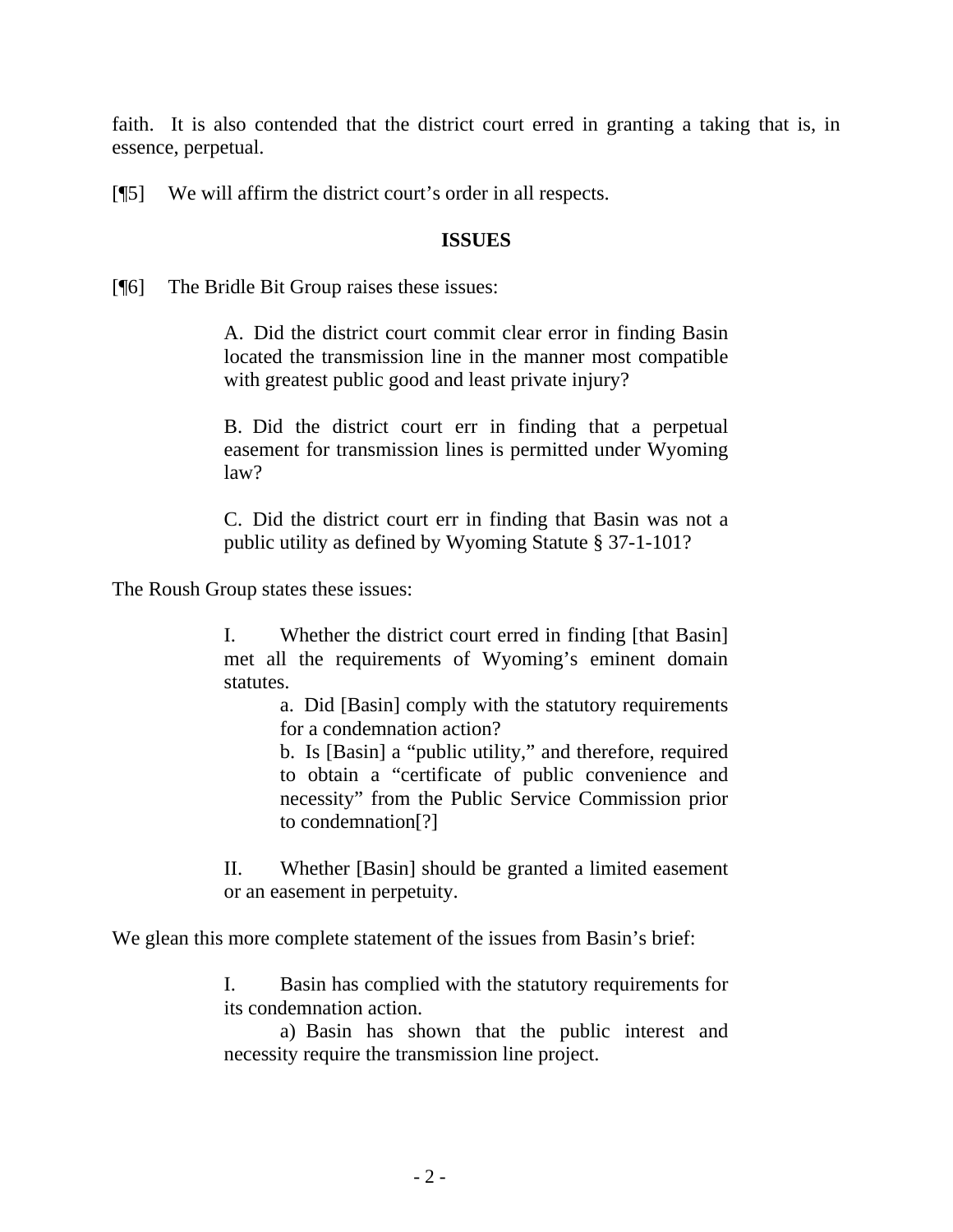b) Basin has proved that the project is planned or located in the manner that will be the most compatible with the greatest public good and the least private injury[.]

c) Basin has made reasonable and diligent efforts to acquire property by good faith negotiation.

II. Basin is entitled to a permanent easement for its transmission line and access rights-of-way.

III. Basin [is not a public utility] and was not required to obtain a certificate of public convenience and necessity from [PSC] [before proceeding with the] condemnation action.

## **FACTS AND PROCEEDINGS**

[¶7] During the winter of 2000, Basin began looking at selecting a route for an additional power transmission line in Campbell County. By letter dated December 21, 2000, Basin submitted the following inquiry to PSC:

> Basin Electric Power Cooperative (**Basin Electric**) is currently reviewing its resources for supplying wholesale power to its member Powder River Energy Corporation (**PRECORP**). PRECORP has experienced a sudden and rather substantial increase in its membership load because of the development of coal bed methane in the Powder River Basin.

> While Basin Electric is considering several options for power supply, the first phase of an overall program needs to move forward expeditiously so that Basin Electric can meet its power supply obligations. Our studies show that Basin Electric needs approximately 40-50 MW [megawatt] of capacity in place in the PRECORP service territory on or before May of 2002.

> To meet this need, we anticipate installing up to 15 MW of combustion turbine capacity adjacent to each of the PRECORP substations located in Arvada, Barber Creek and Hartzog for a total of 45 MW. A map of the proposed locations is attached. There will be three or four combustion turbines located at each substation, depending on the size of the units ultimately selected. The estimated cost of these facilities is \$36 million.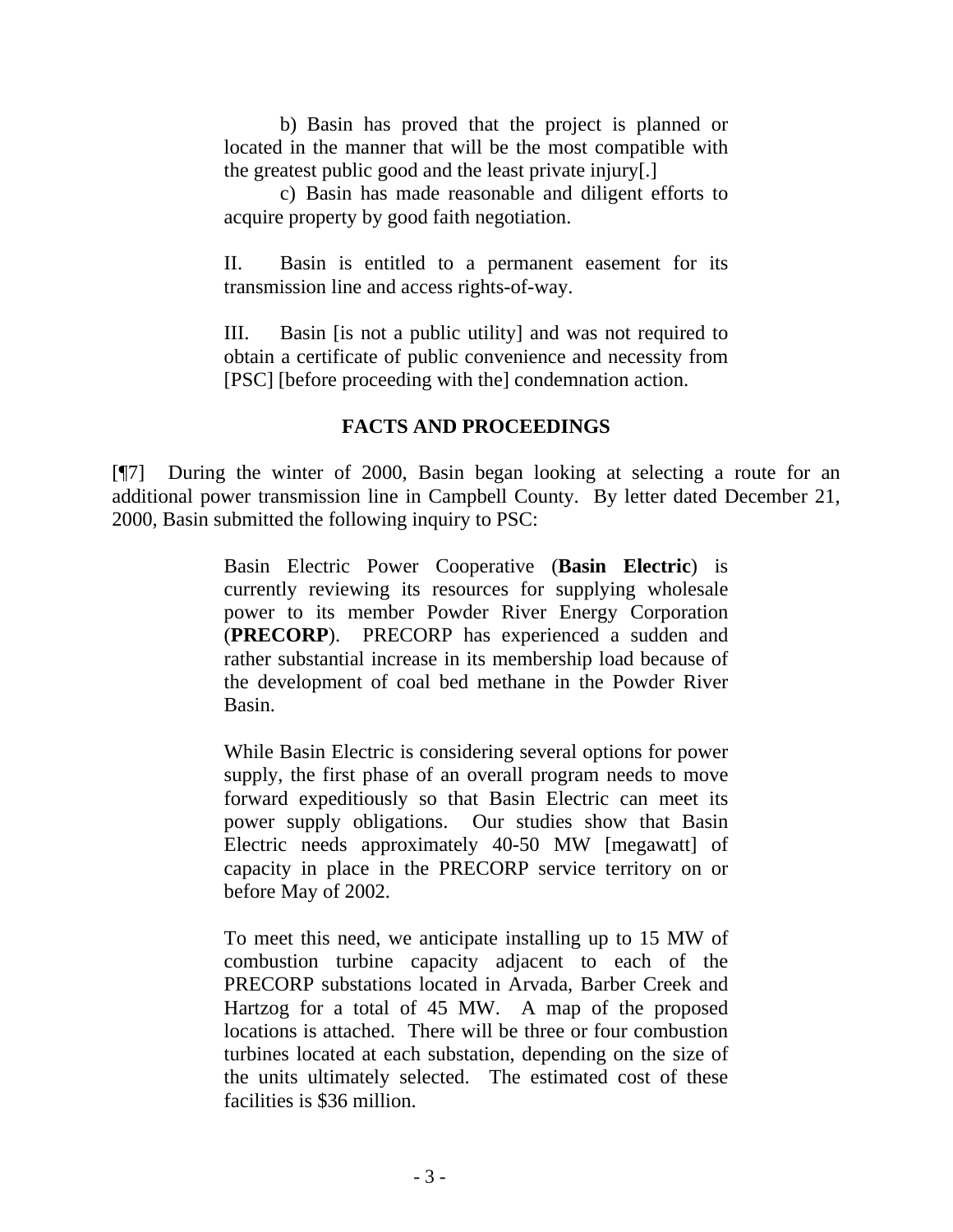Basin Electric<sup>1</sup> seeks a ruling from the Commission on whether it must obtain a Certificate of Public Convenience and Necessity under Section  $37-2-204^{[2]}$  $37-2-204^{[2]}$  $37-2-204^{[2]}$  of the Wyoming Statutes Annotated for the installation of these turbines.

Basin Electric is a participant in the Laramie River Station that is jointly owned by Basin Electric, Tri-State Generation and Transmission Association, Western Minnesota Municipal Power Agency, Heartland Consumers Power District, the City of Lincoln, Nebraska Electric System and the Wyoming Municipal Power Agency. The Commission issued Certificates of Public Convenience and Necessity for this facility on June 24, 1976. Docket Numbers: 9548 Sub 4, 9611, 9621, 9622, 9623, 9624.

[¶8] On January 13, 2001, the Secretary and Chief Counsel for the PSC replied:

This responds to your letter to the Chairman of the Wyoming Public Service Commission of December 21, 2000, seeking the opinion of the Commission as to whether or not Basin Electric Power Cooperative (Basin) must obtain a certificate of public convenience and necessity from the Commission for the construction of certain electric generation facilities in the Wyoming Service territory of Powder River Energy Corporation (Powder River Energy). Specifically, Basin proposes to install up to 15 MW of combustion turbine capacity adjacent to each of the Powder River Energy substations located at Arvada, Barber Creek and Hartzog. You have stated that this will entail the placement of three or four combustion turbines at each substation depending on the size of the units selected for placement. You estimate the cost of the facilities to be \$36 million and state that the construction is needed to assist Powder River Energy in dealing with the substantial increase in demand caused by the development of coal bed methane in the Powder River Basin.

Additionally, you have told us that Basin will own and operate the facilities, selling the power produced by the units at wholesale to Powder River Energy under its all

 $\overline{a}$ 

<span id="page-6-0"></span><sup>&</sup>lt;sup>2</sup> This reference should be to Wyo. Stat. Ann.  $\S 37-2-205$ .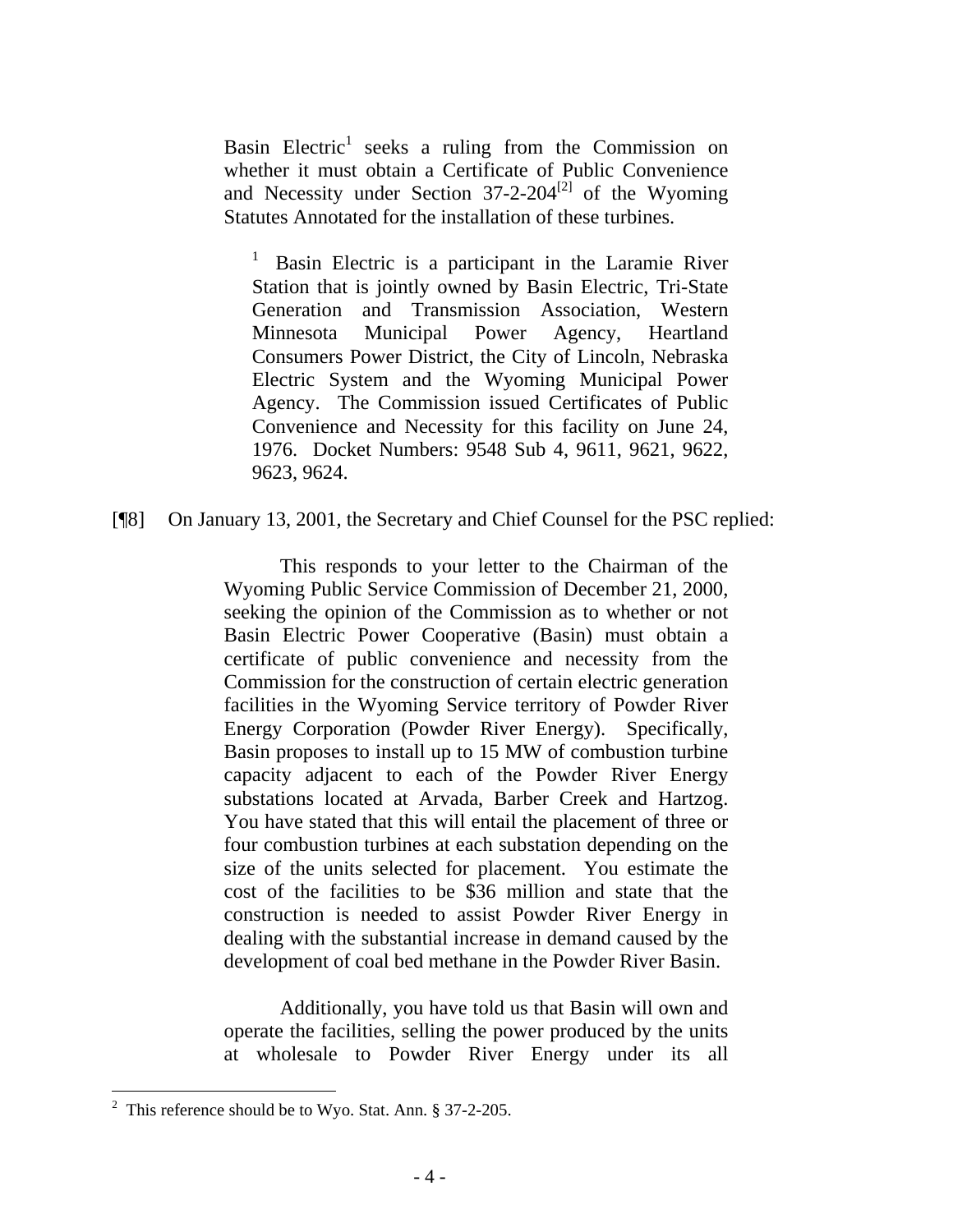requirements contract with your cooperative. Powder River Energy is a member of Basin, and it will neither own nor operate the facilities.

Basin is not generally regulated by the Commission. Because the power sale is being made to Powder River Energy under your existing all requirements contract, and because the facilities will furnish power to Powder River Energy at wholesale rather than directly to the public, the Commission therefore concludes that Basin is not operating as an electric "public utility" as defined in W.S. § 37-1-101. W.S. § 37-2- 105, concerning certificates of public convenience and necessity, requires certification by the Commission for the facility construction activities of a "public utility." As a result, the Commission will not require Basin to obtain a certificate of public convenience and necessity for the described facilities. We are not of the opinion that the membership of Powder River Energy in Basin constitutes a sufficient identity of business entities to disturb this conclusion.

[¶9] By letter dated March 8, 2001, Basin made the following additional inquiry of the PSC:

> In Ron Harper's December letter to the Commission, he reported on Basin Electric's plans for the construction of combustion turbine generation in the Powder River Energy Corporation (**PRECorp**) service territory to support the growing coal bed methane development. Your letter of January 13 noted that a Certificate of Public Convenience and Necessity was not required for the construction of those facilities.

> The purpose of this letter is to advise the Commission of Basin Electric's plan to construct a 230 kV transmission line to support the PRECorp area, primarily from the development of coal bed methane load growth.

> Attached are three copies of a map showing the corridor for the proposed line. The 230kV line will originate at the Teckla Substation and interconnect with the PP&L 230 kV line near the Campbell/Johnson county line. The line will be approximately 70 miles in length and cost approximately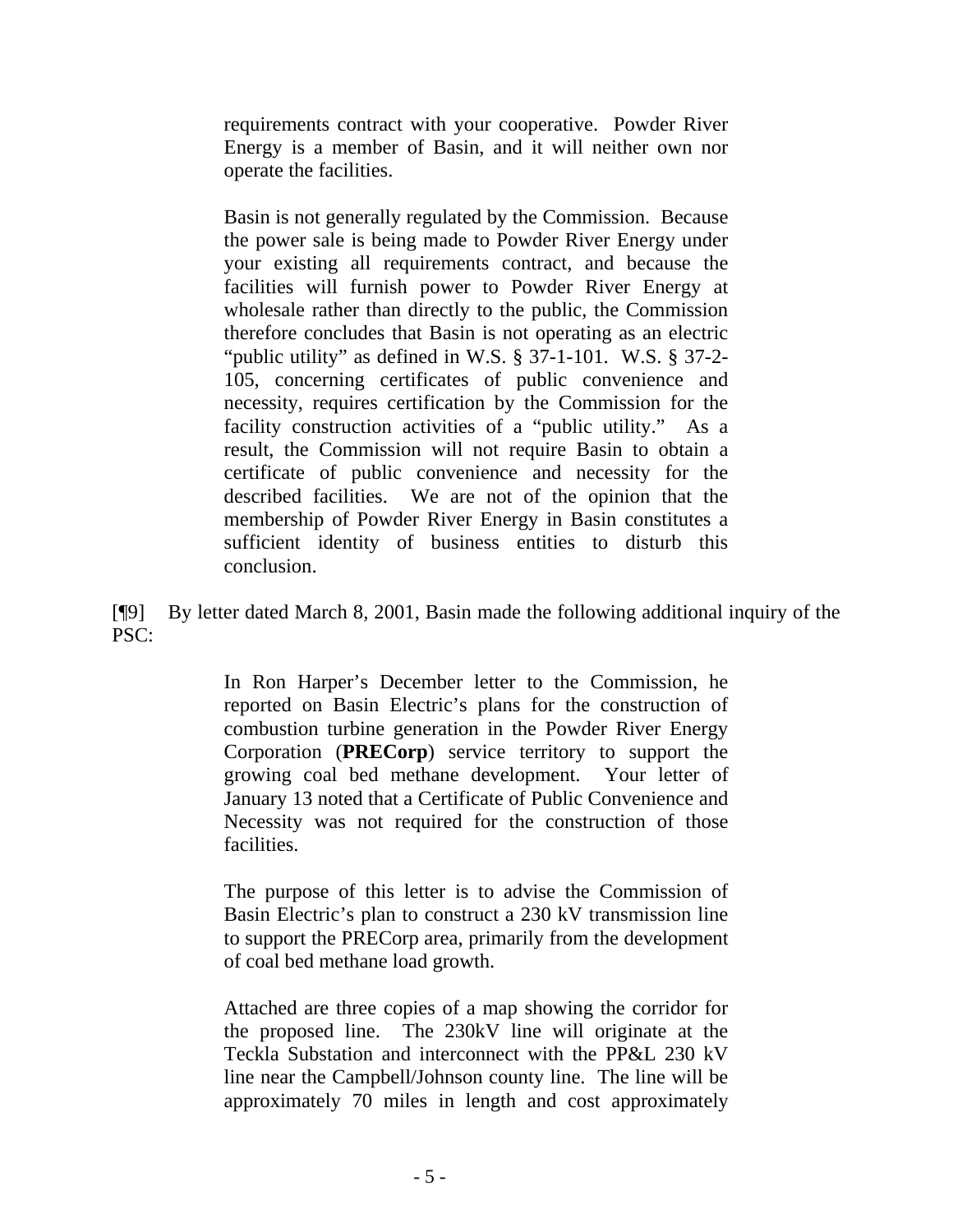\$14,000,000. We hope to have this line in service by April, 2003.

Based on your January 13, 2001 letter regarding the combustion turbines, it appears that a Certificate of Public Convenience and Necessity is not needed for this line. However, we seek the opinion of the Commission regarding the need for a Certificate.

[¶10] The Commission replied by letter dated March 27, 2001:

This responds to your letter to the Chairman of the Wyoming Public Service Commission of March 8, 2001, seeking the opinion of the Commission as to whether or not Basin Electric Power Cooperative (Basin) must obtain a certificate of public convenience and necessity from the Commission for the construction of a 230 kV transmission line to support the Wyoming service territory of Powder River Energy Corporation (Powder River Energy), primarily in consideration of the growth being experienced by Powder River Energy in coal bed methane-related electric loads. In your letter, you specifically state that Basin proposes to build a 230 kV electric transmission line from the Teckla substation to the PacifiCorp 230 kV line near the Campbell/Johnson County line. You state that the line will be approximately 70 miles long, that it will cost approximately \$14,000,000, and that Basin's target in-service date is April 2003.

Additionally, you have represented to us that Basin will own and operate the facilities and use them mainly to fulfill the increased demands of Powder River Energy under its all requirements contract with Basin. Basin will not make any retail electricity sales in Wyoming through the facilities. We understand that Powder River Energy is a member of Basin, and it will neither own nor operate the facilities.

Basin is not generally regulated by the Commission. Because the facilities will be used to furnish power to Powder River Energy at wholesale rather than directly to the public, the Commission concludes that Basin is not operating as an electric "public utility" as defined in W.S. 37-1-101. W.S. § 37-2-205, concerning certificates of public convenience and necessity, requires certification by the Commission for the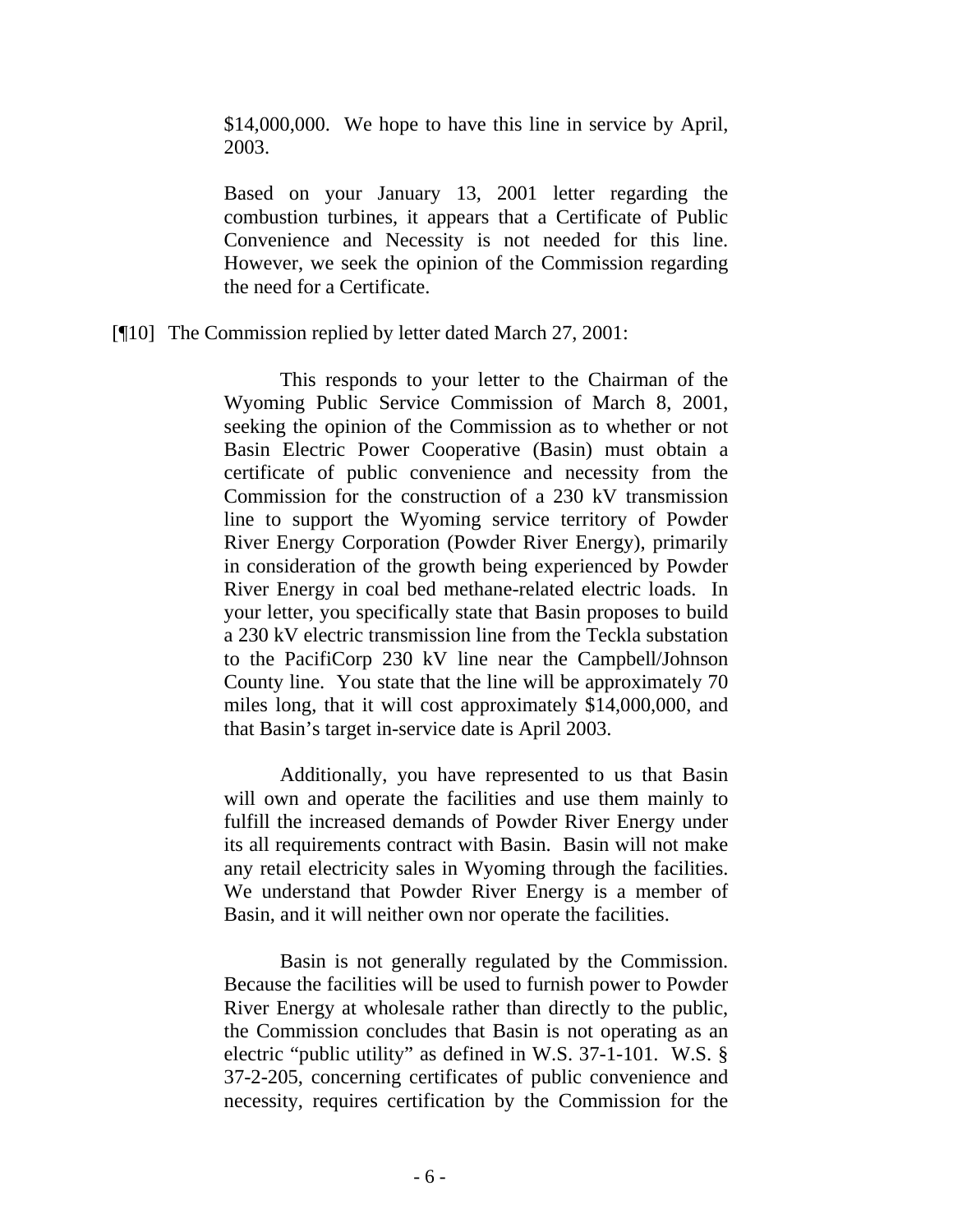facility construction activities of a "public utility." As a result, the Commission will not require Basin to obtain a certificate of public convenience and necessity for the described 230 kV line. We are not of the opinion that the membership of Powder River Energy in Basin constitutes a sufficient identity of business entities to disturb this conclusion.

Please note, however, that the Commission will have safety jurisdiction over the line when it is complete under W.S. § 37-2-131(b), *supplemental safety jurisdiction of commission*, which states that:

"(b) The commission shall have safety jurisdiction over any new or existing electrical lines used by the owner to transmit electricity which is generated by the owner for resale, and which are located upon property not exclusively controlled by the owner of the line for the purpose of enforcement of the safety requirements of the National Electrical Safety Code and those safety standards adopted by the commission. This section shall not apply to any incorporated or chartered city or town established under Wyoming law or joint powers board created under the Wyoming Joint Powers Act."

This does not change our opinion that no certificate of public convenience and necessity is required for the facility because W.S. § 37-2-131(b) applies to "owners" and not to "public utilities."

[¶11] During 2001, Basin began the process of obtaining easements from landowners and public entities. As a part of this process, Basin had a consultant prepare an environmental assessment as required by the U.S. Forest Service and a 25-year, renewable easement was obtained from that federal agency in 2003. The record is unclear as to what, if any, compensation was paid for that easement, although it appears that the only cost associated with that easement is an application fee. The easement may be renewed. Basin was able to obtain easements from about 82% of the affected landowners, but had not as yet obtained firm commitments for easements from State Lands or the BLM. With respect to State Lands, an application for an easement had been submitted, but such an easement is not acted upon until the applicant for the easement has obtained access from all necessary private landowners. When such easements are approved by State Lands, they are generally for a period of 35 years, but may be for longer periods of time, including perpetuity. With respect to the BLM, Basin had been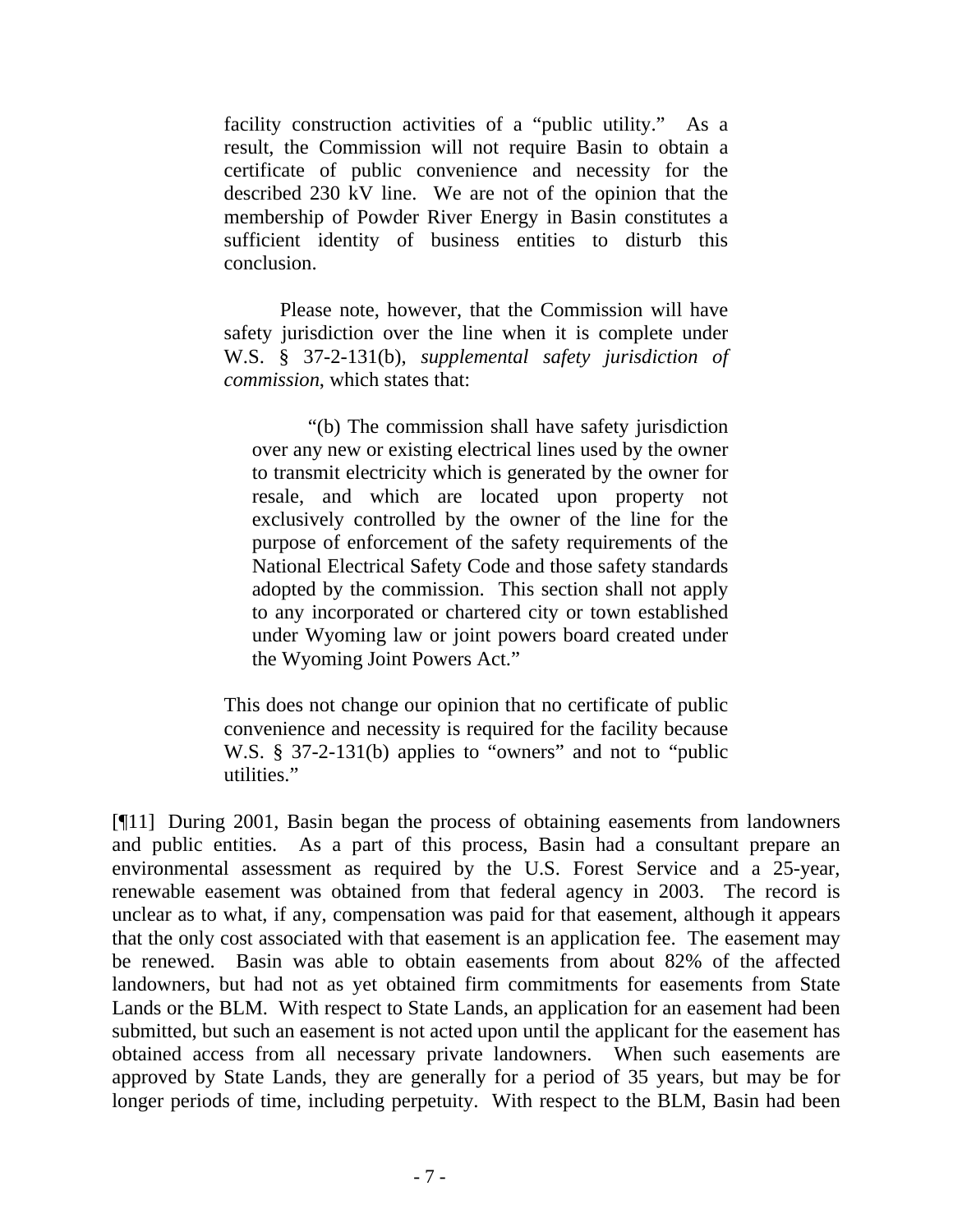offered a 30-year easement that could be renewed and that easement could be for as long as 50 years. The BLM does not require the payment of compensation for the easement, nor is there a fee for the renewal process.

[¶12] On January 30, 2004, Basin filed a complaint for condemnation seeking to take the lands of those private landowners who had not yet settled with Basin. The initial determination as to whether a party seeking to condemn land may "take" the land in question is tried to the district court without a jury. W.R.C.P. 71.1. The district court set this matter for hearing on May 4-5, 2004. On June 9, 2004, the district court issued its Findings of Fact, Conclusions of Law and Order Authorizing Taking:

> THE COURT makes the following findings and conclusions upon consideration of the evidence presented at trial and the submission of counsel.

> 1. [Basin] is a non-profit, member owned, regional generation and transmission cooperative headquartered in Bismarck, North Dakota,

> 2. It generates and transmits exclusively wholesale electricity to one hundred and twenty-four non-profit member rural electric systems in nine states, including Wyoming.

> 3. These member distribution cooperatives, in turn, sell this electricity on a retail basis to their members located in their service territory.

> 4. Powder River Energy Corporation ("PRECorp"), is a member of [Basin] and generally serves the Campbell County Area.

> 5. PRECorp members/customers include industrial (mines, coal bed methane, farmers, ranchers and other various types of users). Over the last several years, there has been a surge of coal bed methane ("CBM") development in PRECorp's service territory.

> 6. [Basin] performed studies to attempt to forecast PRECorp's future load requirements. PRECorp's current load requirement is approximately 250 megawatts and it has very little capacity to obtain or provide additional electricity.

> 7. [Basin's] forecasts predict that in the next ten years there may be more than 150 megawatts of additional demand in PRECorp's service area. The present system is not capable of providing for the needs of this predicted load.

> 8. The present system of distributing electricity to PRECorp and its members involves a single corridor of supply lines and does not include a loop or grid system.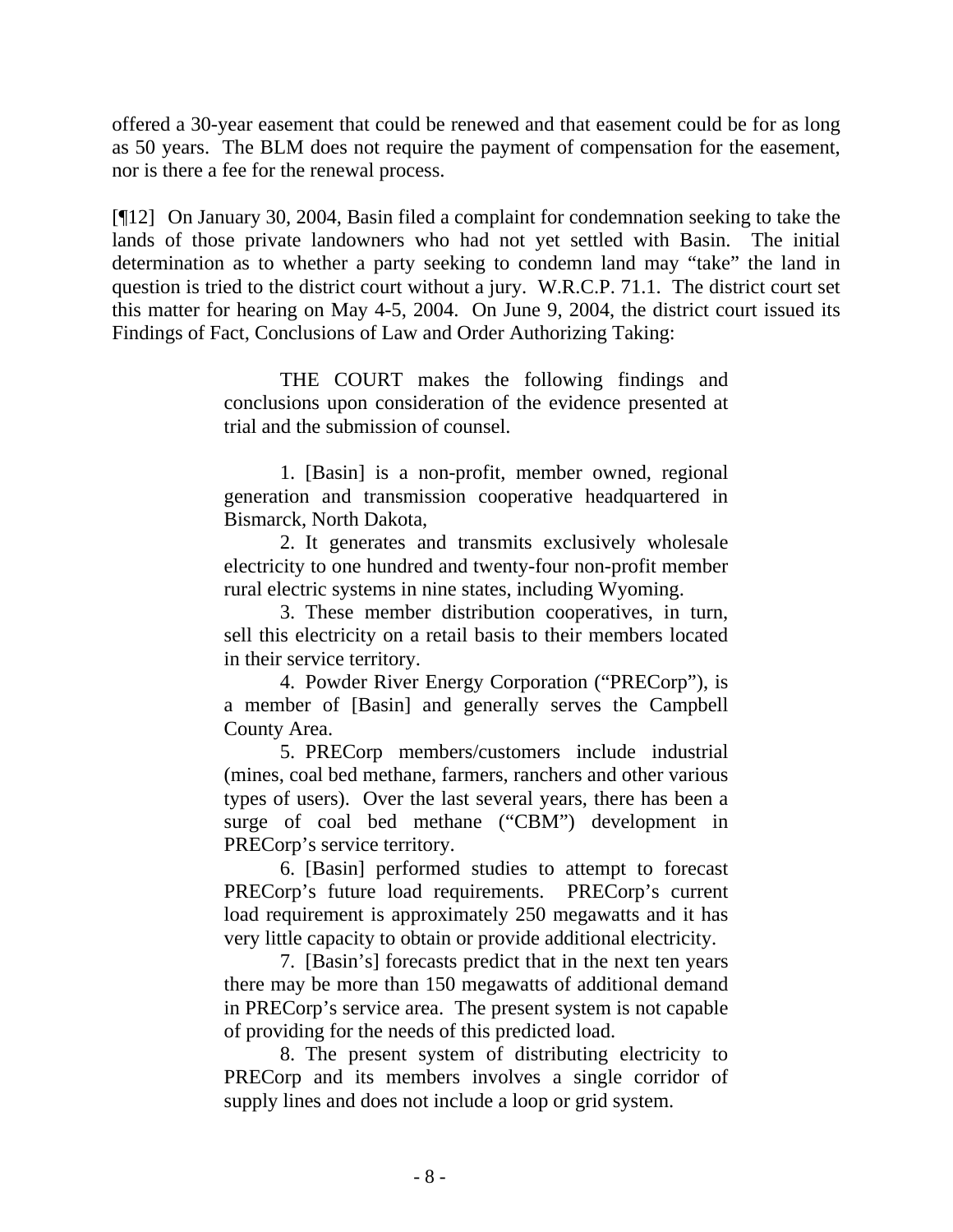9. [Basin's] proposed transmission line must be built to meet the expected load growth, to improve the power grid stability (reliability) and to update equipment.

10. In selecting the proposed route and accesses, [Basin] considered many factors, including but not limited to, the following:

> a. Tie-ins or connections to existing electrical system infrastructure.

> b. Physical limitations, such as topography, railroad crossings, existing improvements and dry lakebeds, etc.

> > c. Landowner concerns.

d. Costs of construction.

e. Reliability and safety matters (by avoiding paralleling existing high power transmission lines).

f. Minimizing the number of landowners being crossed.

g. Minimizing impact to government property.

h. Minimization of visual impact.

i. Environmental concerns.

 11. The proposed route was adjusted to accommodate some landowner concerns. Other landowner concerns could not be accommodated because changes would impact other landowners, change the nature of the grid being created or otherwise result in less net benefit.

 12. The proposed route largely crosses undeveloped grassland and avoids residences and other developments.

13. Federal policy is that the public good is served by avoiding federal lands with utility easements to the extent possible.

14. [Basin] considered alternate routes. The other routes would shift private impact to others or would diminish the public good by increasing cost, increasing impact on public lands or preventing installation of a loop/grid system.

15. Some of the [landowners] have electric distribution lines on their property, which have been in service in excess of 50 years.

16. [Basin] obtained time-limited easements from government entities. Those easements will be renewed at a nominal or zero cost, and the time of them does not relate to the life of the proposed power line.

17. It is not possible to determine if the proposed power line will cease to be necessary or useful at some time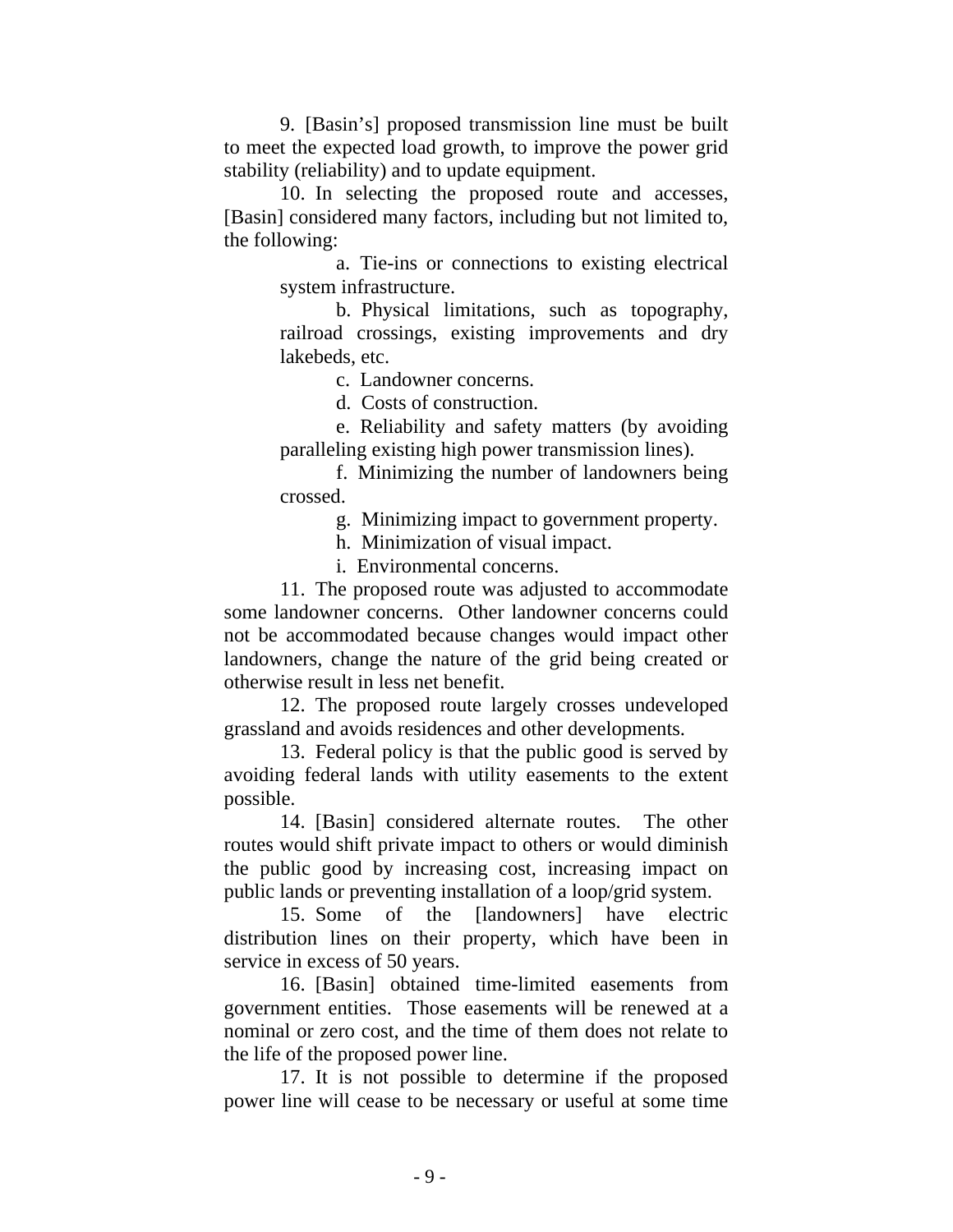in the future. The line's term of service is as long as electricity is needed.

18. [Basin] attempted to negotiate a settlement with [the landowners] in order to avoid the condemnation process. Negotiations to settle with [the landowners] were conducted up through the very morning of the hearing (and several landowners then settled).

19. Over 80% of the private landowners settled with [Basin] prior to the commencement of the hearing on May 3, 2004.

20. [Basin] considered and discussed location, access, timing and price in its negotiations.

21. The final offer made by [Basin] to [the landowners] was generally as follows:

a. \$85/rod for the transmission right-of-way. (\$1,795.20/acre)

b. \$10/rod for the road accesses to the right-ofway. (\$800.00/acre)

c. Term of both rights-of-way would be limited to 99 years.

22. The range of values for the fee ownership of the types of land being sought by [Basin] is \$248.00/acre for tracts of land larger than 700 acres; and \$618.00/acre for tracts of land smaller than 700 acres.

 23. The proposed transmission line and subsequent condemnation is necessary for the public good.

24. [Basin] is seeking only the real estate interests (easements) necessary to effectuate the construction, operation and maintenance of the line.

25. The project is planned and located in the manner that is most compatible with the greatest public good and least private injury.

26. [Basin] made reasonable and diligent efforts to acquire property by good faith negotiation.

27. The condemned easement requires an unlimited length of time, and Wyoming law provides for the same. W.S. § 1-26-515 establishes when, if ever, the condemned easement expires.

28. [Basin] provides wholesale power to PRECorp. [Basin] does not distribute energy in the retail market.

29. [Basin] does not fall within the statutory definition of a public utility in W.S. § 37-1-101 and is not subject to regulation by the Wyoming Public Service Commission.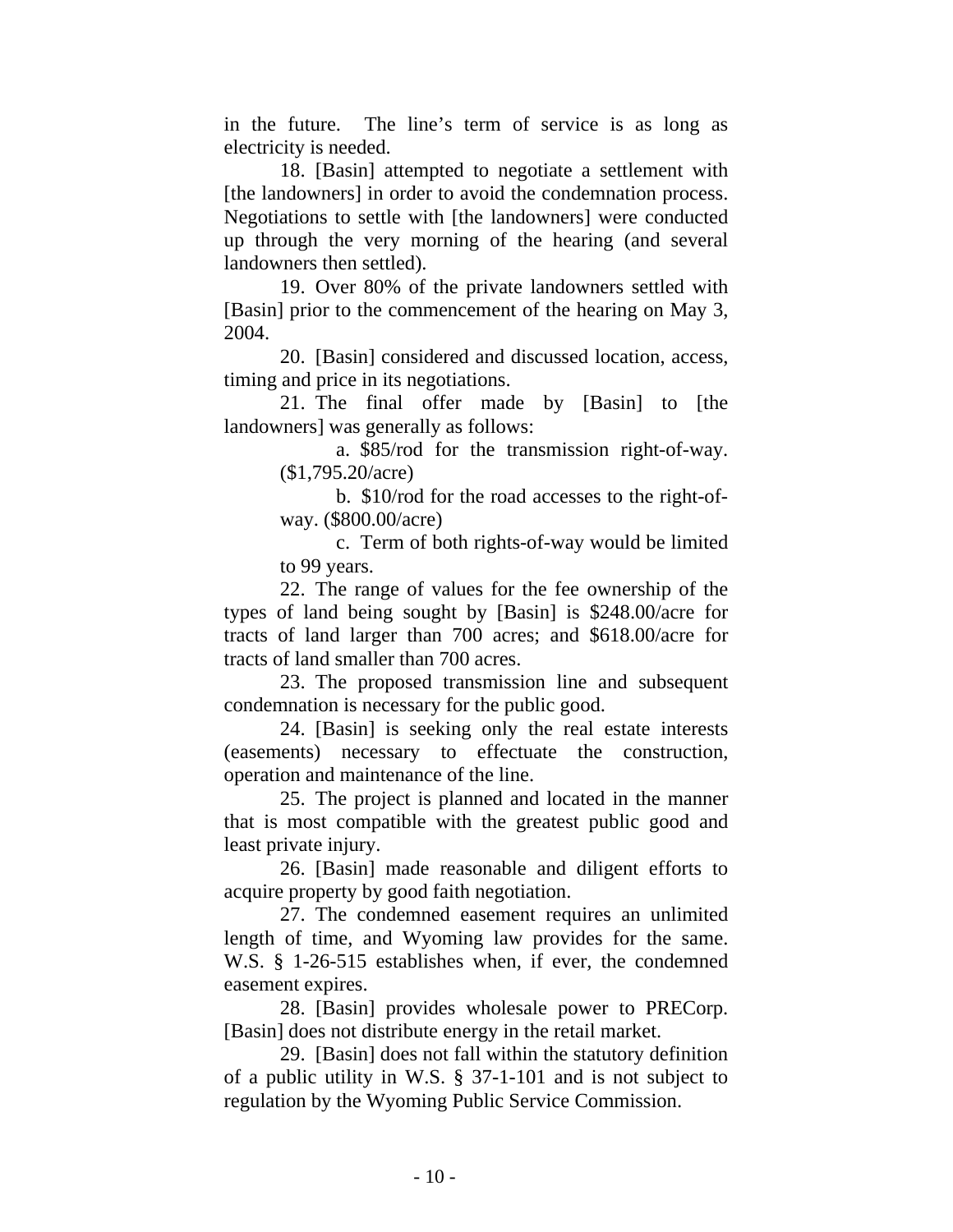30. [Basin] acted in good faith when it located the proposed line and negotiated with [the landowners].

31. A determination of the greatest public good and least private injury involves a balance of those factors. [The landowners] insist on the least private injury to themselves without consideration of potential injury to others or diminished public good.

32. The evidence does not show any valid reason for limiting the time of the proposed easement. [The landowners'] insistence on a term of years in reality is a claim for additional compensation after the term expires.

33. This is an action for condemnation of an interest in real property pursuant to the Wyoming Eminent Domain Act (W.S. § 1-26-501 et seq.) and WRCP 71.1.

34. The Court has jurisdiction over this action pursuant to Article 5, Section 10, Wyoming Constitution.

35. Venue is proper in this Court pursuant to W.S. § 1-5-108.

36. Public interest and necessity require this project. Although [Basin's] complaint did not specifically use this terminology, the allegations and evidence clearly established that public interest and necessity require this project.

37. Mineral development and industrial growth is in the public interest. This line is necessary to serve that public interest.

38. [Basin] is entitled to acquire easements across the property listed in its complaint by virtue of eminent domain.

IT IS, THEREFORE, HEREBY ORDERED that [Basin] is granted immediate possession of the rights of way and easements set forth in its Amended Complaint, as against all [landowners] who have not stipulated to settlement.

[¶13] We will include other pertinent facts as needed in order to flesh out our discussion of the issues.

#### **DISCUSSION**

#### **Is Basin a "Public Utility"**

[¶14] We will discuss the issues in a somewhat different order than as presented by the parties. Whether Basin is a "public utility," and, therefore, was required to obtain a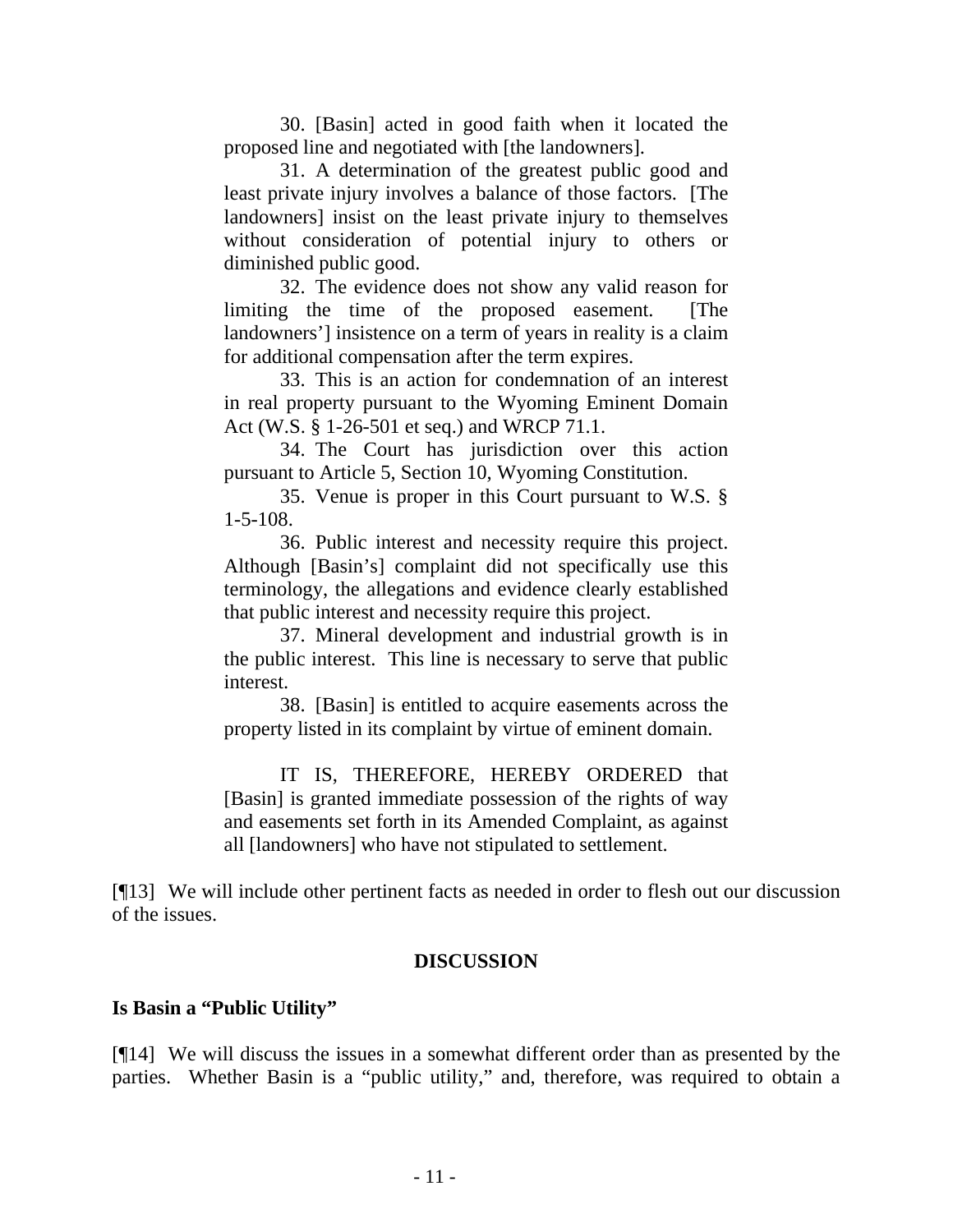certificate of public convenience and necessity is a threshold question that must be addressed first.

[¶15] This issue arises because Basin contends it is not a "public utility" as contemplated by the governing statute, and because the PSC agreed with that conclusion, thus declining to require Basin to obtain a certificate of public convenience and necessity. Basin is a wholesale power provider, and is a non-profit corporation based in Bismarck, North Dakota. It is owned and controlled by its members. It serves 124 distribution cooperatives throughout a nine-state area. PRECorp is one of the members, and is the largest single user of electricity from Basin. PRECorp and other member owners then sell the electricity to their members. Thus, Basin contends it does not furnish electricity "to or for the public," but only to its member cooperatives who, in turn, furnish that electricity "to or for the public."

[¶16] With respect to condemnation of private land, the Wyoming Constitution provides, at art. 1, § 32:

## **§ 32. Eminent domain.**

Private property shall not be taken for private use unless by consent of the owner, except for private ways of necessity, and for reservoirs, drains, flumes or ditches on or across the lands of others for agricultural, mining, milling, domestic or sanitary purposes, nor in any case without due compensation.

[¶17] Wyo. Stat. Ann. § 37-2-205 (LexisNexis 2005) provides:

**§ 37-2-205. Certificate of convenience and necessity; hearings.** 

 (a) **No public utility shall begin construction of a line, plant or system, or of any extension of a line, plant or system without having first obtained from the commission a certificate that the present or future public convenience and necessity require or will require such construction**. This act shall not be construed to require any public utility operating outside of a city or town to secure a certificate for an extension into an area within which it has lawfully commenced operation, or for an extension into territory contiguous to its line, plant or system for which no certificate is in force and is not served by a public utility of like character or for any extension within or to territory already served by it, necessary in the ordinary course of its business.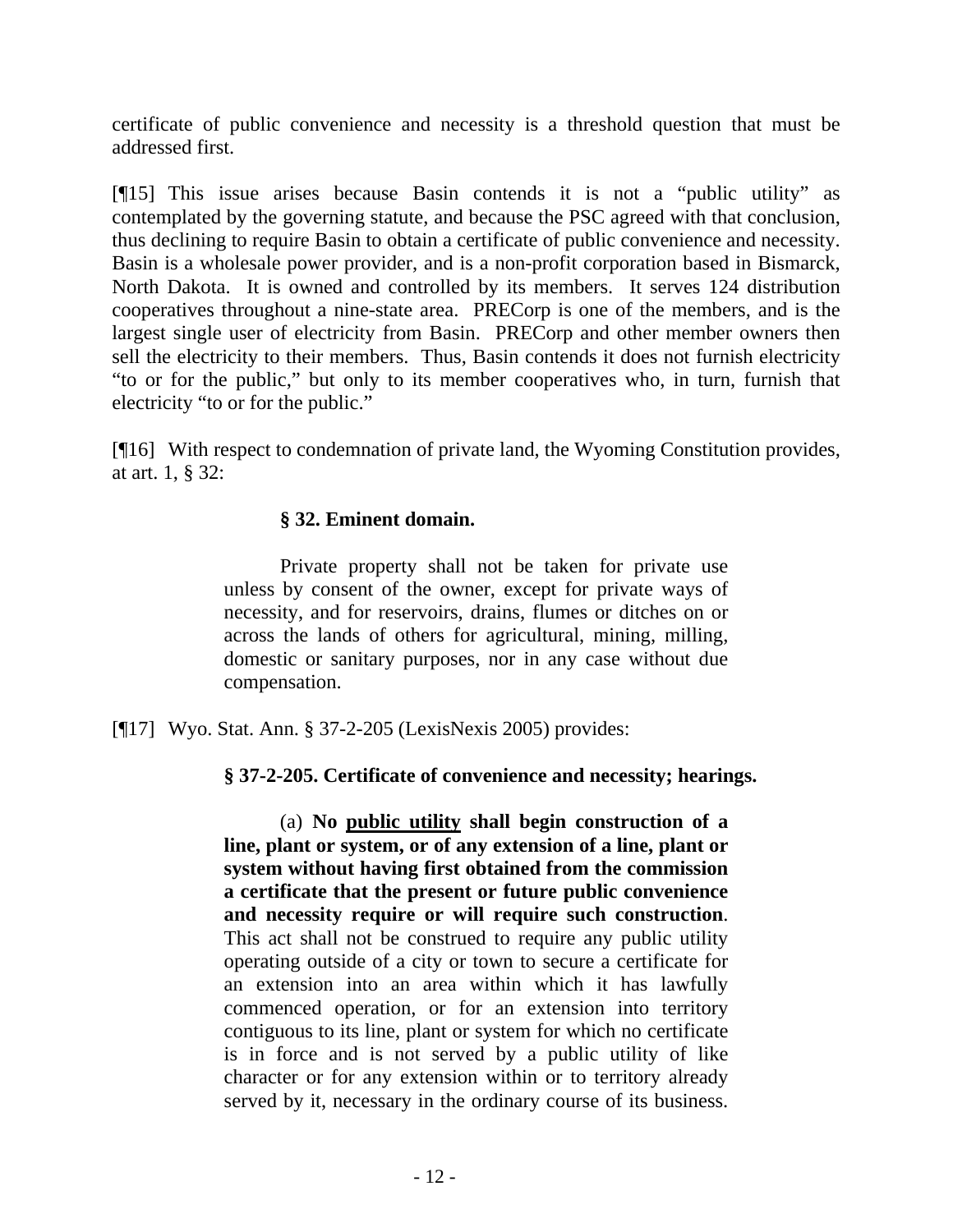If any public utility, in constructing or extending its line, plant or system interferes or is about to interfere with the operation of the line, plant or system of any other public utility already authorized or constructed, the commission on complaint of the public utility claiming to be injuriously affected, may after hearing make such order and prescribe the terms and conditions for the location of the lines, plants or systems affected, as to it are just and reasonable. The power companies may, without the certificate, increase capacity of existing plants.

 (b) **No public utility shall henceforth exercise any right or privilege or obtain a franchise or permit to exercise such right or privilege from a municipality or county, without having first obtained from the commission a certificate that public convenience and necessity require the exercise of such right and privilege; provided, that when the commission shall find, after hearing, that a public utility has heretofore begun actual construction work and is prosecuting such work in good faith, uninterruptedly and with reasonable diligence in proportion to the magnitude of the undertaking, under any franchise or permit heretofore granted but not heretofore actually exercised, such public utility may proceed to the completion of such work, and may, after such completion exercise such right or privilege; and provided, further, that this section shall not be construed to validate any right or privilege now invalid or hereafter becoming invalid under any law of this state, nor impair any vested right in any franchise or permit heretofore granted**.

(c) Before any certificate may issue, under this section, a certified copy of its articles of incorporation or charter, if the applicant be a corporation, shall be filed in the office of the commission. The commission shall have power, after hearing involving the financial ability and good faith of the applicant and the necessity of additional service in the community, to issue said certificate, as prayed for, or to refuse to issue the same, or to issue to it for the construction of a portion only of the contemplated line, plant, or system, or of a portion only, of the contemplated line, plant, system or extension thereof, or for the partial exercise only of said right or privilege, and may attach to the exercise of the rights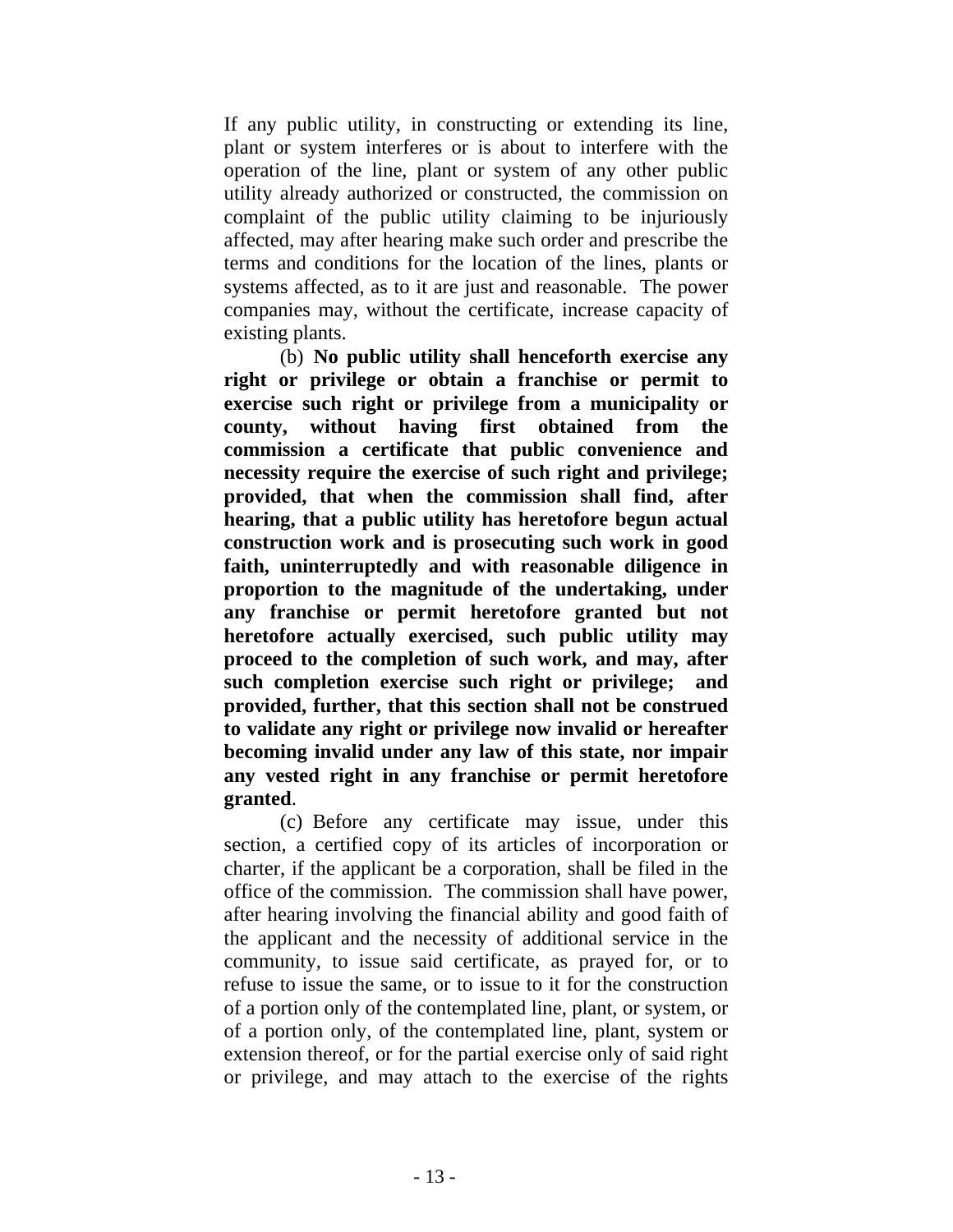granted by said certificate such terms and conditions as in its judgment the public convenience and necessity may require.

(d) Upon its own motion, or on complaint of any person the commission shall have power to investigate and determine whether the competitive rates, charges and service existing between any public utilities are fair, just and reasonable, after hearing thereon to determine, fix and order such rates, charges, regulations and remedies as will establish reasonable and just rates, between said competing public utilities, and between said public utilities and their customers and patrons.

 (e) **Where a certificate for the construction and operation of a high voltage electric transmission line of 230 KV or greater is required, the public service commission shall publish notice of application in a newspaper of general circulation in each county where the line will be constructed. The public service commission shall give actual notice of hearing on the application by registered mail at the applicant's expense to each landowner who may be affected. The notice of hearing shall be given at least thirty (30) days before the hearing is held and shall contain a summary of the pertinent facts about the application.** 

 (f) **In the case of a certificate for the construction of a high voltage electric transmission line of 230 KV or greater, the issuance of the certificate shall be conditioned so that no construction of the line is authorized until all right-of-way for the line has been acquired**.

(g) Any electric utility which provided service to any part of the annexed area prior to annexation and which does not receive a franchise from the annexing municipality to serve the annexed area shall receive just compensation from the public or private utility franchised to serve the annexed area. If the affected utilities cannot agree on just compensation within thirty (30) days after the franchise has been issued and become final after any challenge thereto, the affected utilities shall submit the matter to arbitration before the public service commission pursuant to W.S. 37-2-113. Upon conclusion of the arbitration proceedings and payment of the compensation determined to be just, ownership of the facilities shall be transferred to the acquiring utility. [Emphases added.]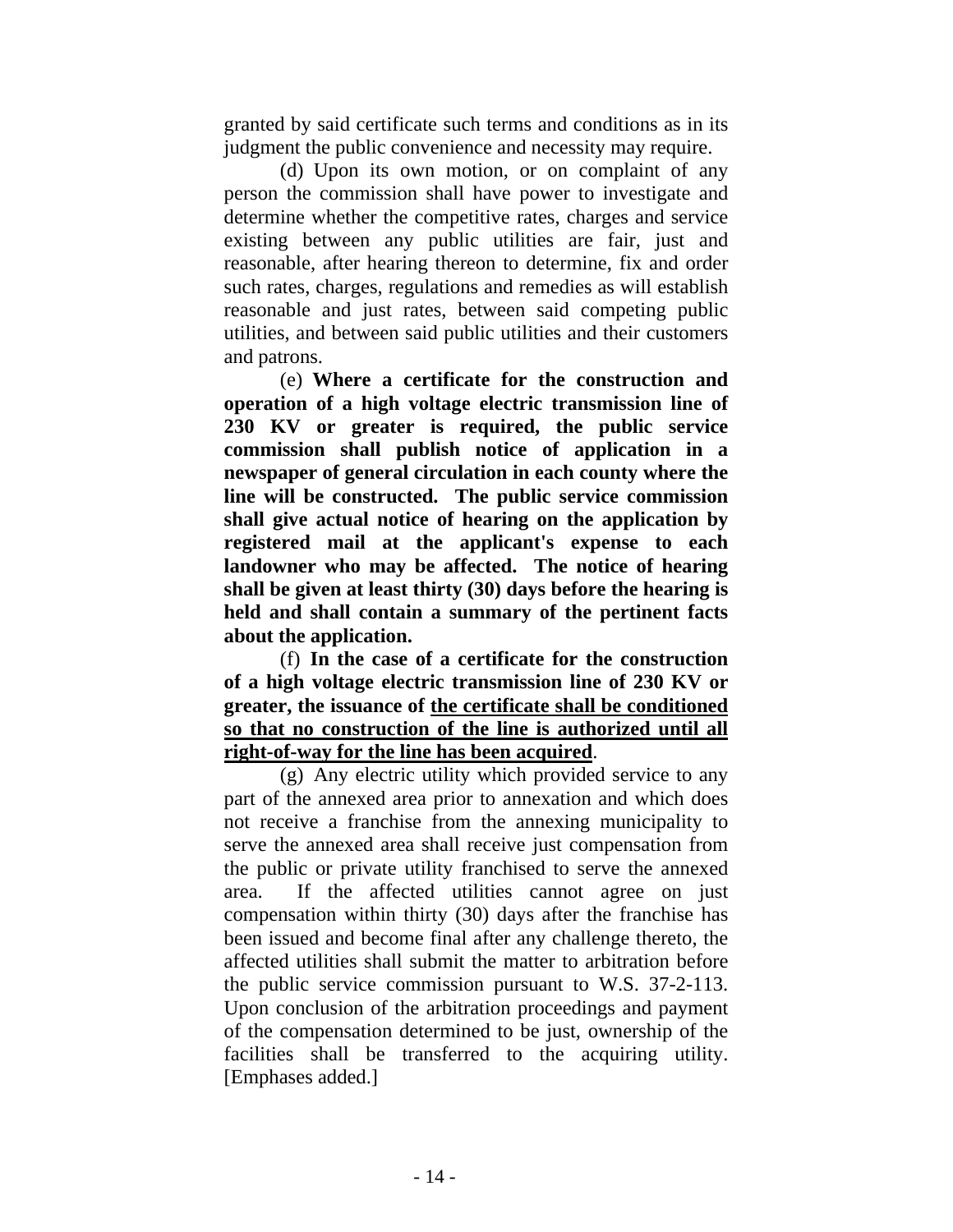#### [ $[18]$  "Public utility" is defined by Wyo. Stat. Ann § 37-1-101(a)(vi) (LexisNexis 2005):

(vi) **"Public utility" means and includes every person that owns, operates, leases, controls or has power to operate, lease or control**:

(A) Any plant, property or facility for the transportation or conveyance to or for the public of passengers or property for hire, except taxicabs operating solely in cities and towns;

(B) Repealed by Laws 1995, ch. 181, § 3.

 (C) **Any plant, property or facility for the generation, transmission, distribution, sale or furnishing to or for the public of electricity for light, heat or power, including any conduits, ducts or other devices, materials, apparatus or property for containing, holding or carrying conductors used or to be used for the transmission of electricity for light, heat or power**;

(D) Any plant, property or facility for the manufacture, distribution, sale or furnishing to or for the public of natural or manufactured gas for lights, heat or power;

(E) Any plant, property or facility for the supply, storage, distribution or furnishing to or for the public of water for manufacturing, municipal, agriculture or domestic uses, except and excluding any such plant, property or facility owned by a municipality;

(F) Any plant, property or facility for the production, transmission, conveyance, delivery or furnishing to or for the public of steam or any other substance for heat or power;

(G) Any plant, property or equipment for the transportation or conveyance to or for the public of oil or gas by pipeline, or any plant, property, or equipment, used for the purpose of transporting, selling or furnishing natural gas to any consumer or consumers within the state of Wyoming for industrial, commercial or residential use, except any such plant, property or equipment used for any of the following purposes is exempted from this and all other provisions of this chapter to the extent of such use:

> (I) For the transportation or sale of natural gas within or between oil and gas fields or potential oil and gas fields for residential, commercial, industrial or other use reasonably necessary in the exploration, development or operation of the field;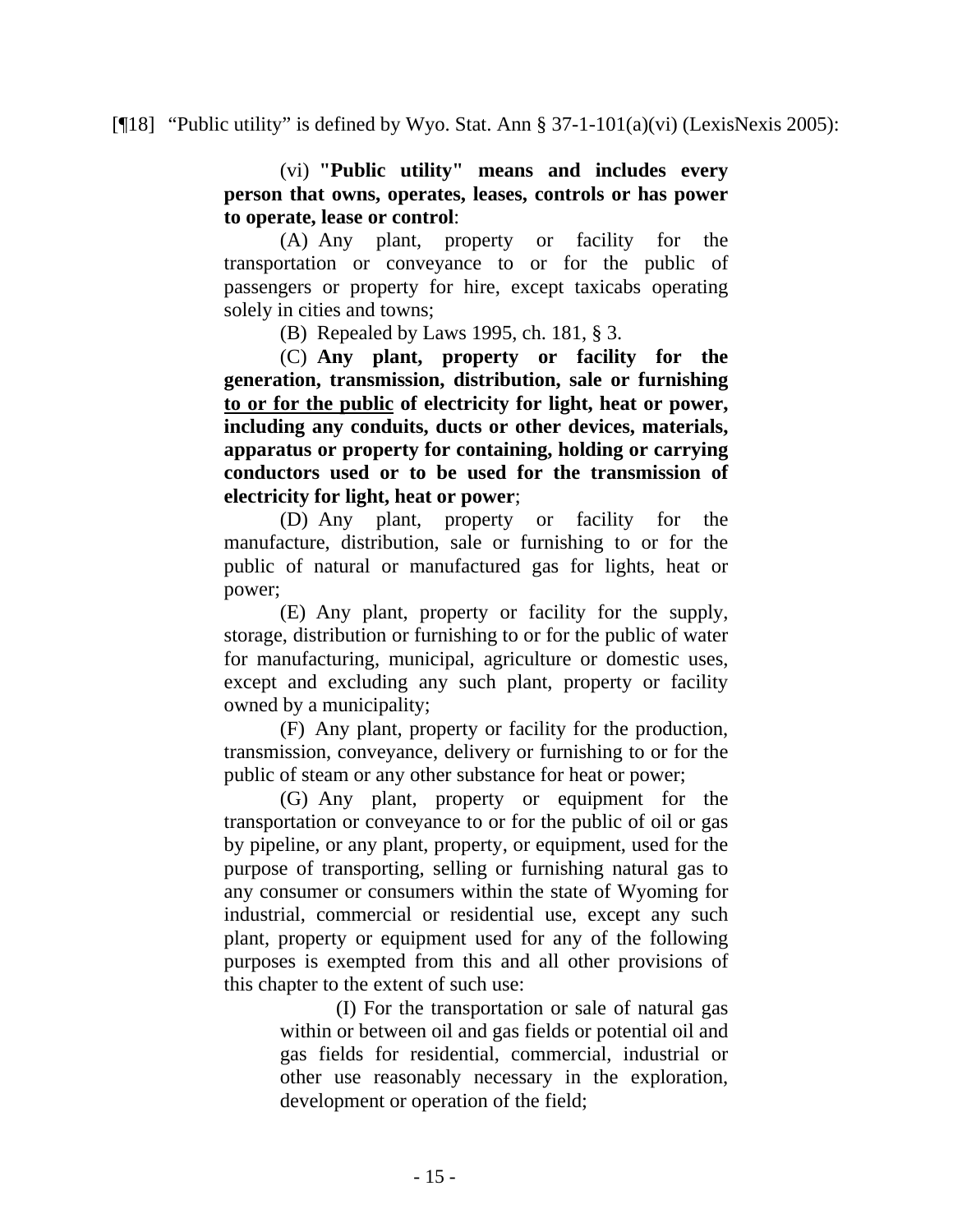(II) For drilling, producing, repressuring, or other oil or gas field operations;

(III) For operation of natural gas processing plants;

> (IV) For the sale of natural gas by the producer to a consumer for use in industrial or commercial plants or establishments of any kind or nature.

 (H) **None of the provisions of this chapter shall apply to**:

(I) Interstate commerce except when a regulatory field has not been preempted by the United States government;

> (II) To public utilities owned and operated by a municipality of the state of Wyoming, except as to that portion of a municipality owned and operated public utility, if any, as may extend services outside the corporate limits of a municipality and except that if any municipal utility owns an undivided interest in a facility for the production of electricity which is also partly owned by an agency subject to the jurisdiction of the public service commission, the sale of electricity in excess of the participating municipalities' need is subject to this act;

> (III) To farmers' mutual telephone associations having no capital stock and furnishing service to members of associations only and without tolls, except as provided in W.S. 37-2-205;

> (IV) To mutual water companies or associations having no capital stock and furnishing water service to members of companies or associations only, and without charges other than assessments of members to reimburse companies or associations for expenses incurred in their establishment or operation;

> (V) To any person who is not otherwise affiliated with a utility, that owns, leases, controls or has power to lease or control any plant, property or facility which, in a transaction approved or authorized by the commission, is leased to one (1) or more public utilities, and is to be operated by the lessee or lessees for the generation, transmission, distribution, sale or furnishing to or for the public of electricity for light, heat, power or other utility purposes;

> (VI) **To the generation, transmission or distribution of electricity, or to the manufacture or**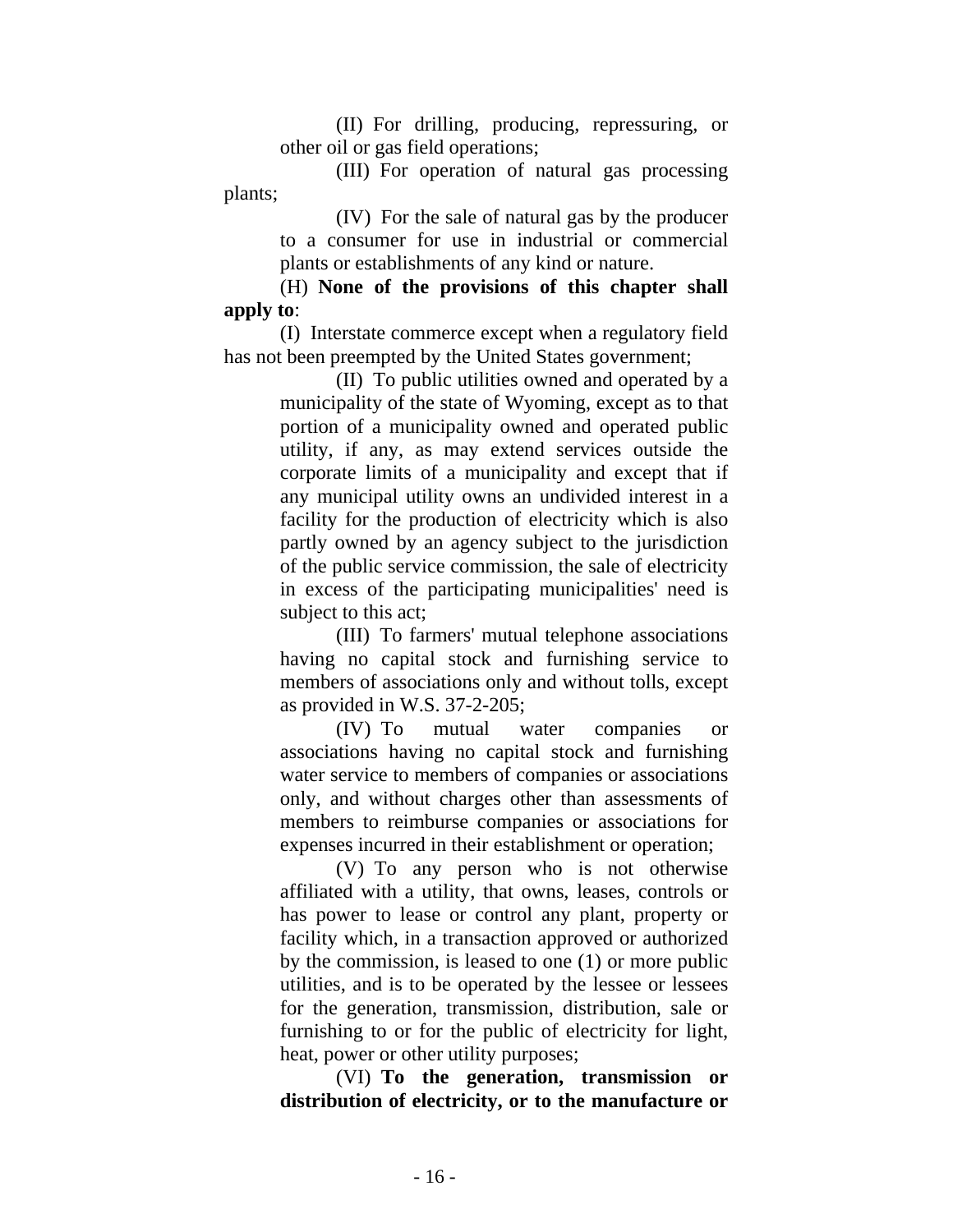**distribution of gas, or to the furnishing or distribution of water, nor to the production, delivery or furnishing of steam or any other substance, by a producer or other person, for the sole use of a producer or other person, or for the use of tenants of a producer or other person and not for sale to others. Such exemptions shall not apply to metered or other direct sales of a utility commodity by a producer or other person to his tenants**.

(J) The term "public utility" shall mean and include two (2) or more public utilities rendering joint service;

(K) Any person furnishing coal, water or other raw materials to an electric power company shall not by this fact alone be designated as a public utility;

 (M) The provisions of W.S. 37-6-101 through 37-6-106, relating to the issuance and sale of securities shall not apply to:

> (I) Any gas pipeline corporation making direct sales to Wyoming consumers in interstate commerce and not for resale;

> (II) Any cooperative electrical generation and transmission association operating in interstate commerce whose rates are not regulated by the Wyoming public service commission. [Emphases added.]

[¶19] Wyo. Stat. Ann. § 1-26-815 (LexisNexis 2005) provides:

**§ 1-26-815. Right of eminent domain granted; ways of necessity for authorized businesses; purposes; extent**.

 (a) **Any person, association, company or corporation authorized to do business in this state may appropriate by condemnation a way of necessity over, across or on so much of the lands or real property of others as necessary for the location, construction, maintenance and use of reservoirs, drains, flumes, ditches including return flow and wastewater ditches, underground water pipelines, pumping stations and other necessary appurtenances, canals, electric power transmission lines and distribution systems, railroad**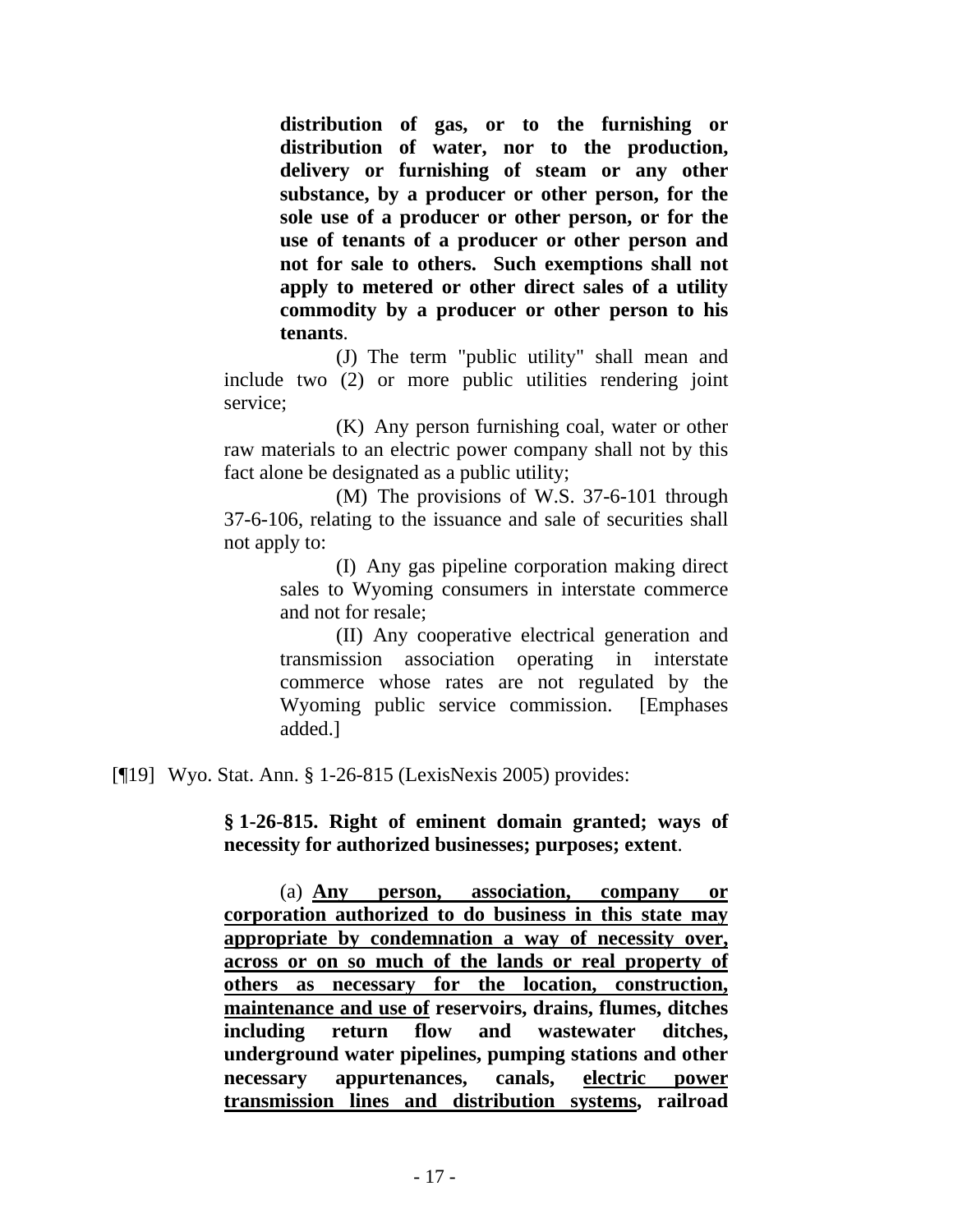**trackage, sidings, spur tracks, tramways, roads or mine truck haul roads required in the course of their business for agricultural, mining, exploration drilling and production of oil and gas, milling, electric power transmission and distribution, domestic, municipal or sanitary purposes, or for the transportation of coal from any coal mine or railroad line or for the transportation of oil and gas from any well**.

(b) The right of condemnation may be exercised for the purpose of:

> (i) Acquiring, enlarging or relocating ways of necessity; and

> (ii) Acquiring easements or rights-of-way over adjacent lands sufficient to enable the owner of the way of necessity to construct, repair, maintain and use the structures, roads or facilities for which the way of necessity is acquired.

(c) A way of necessity acquired hereunder shall not exceed one hundred (100) feet in width on each side of the outer sides or marginal lines of the reservoir, drain, ditch, underground water pipeline, canal, flume, power transmission line or distribution system, railroad trackage, siding or tramway unless a greater width is necessary for excavation, embankment or deposit of waste from excavation. In no case may the area appropriated exceed that actually necessary for the purpose of use for which a way of necessity is authorized.

[¶20] Wyo. Stat. Ann. § 1-26-816 (LexisNexis 2005) provides:

## **§ 1-26-816. Condemnation and certificate of public necessity and convenience**.

No person shall institute a condemnation proceeding relating to any facility for which a certificate of public necessity and convenience is required until the certificate has been issued.

[¶21] Our analysis of this issue is guided by our traditional rules of statutory construction:

> Our standard of review with respect to the construction of statutes is well known. In interpreting statutes, our primary consideration is to determine the legislature's intent.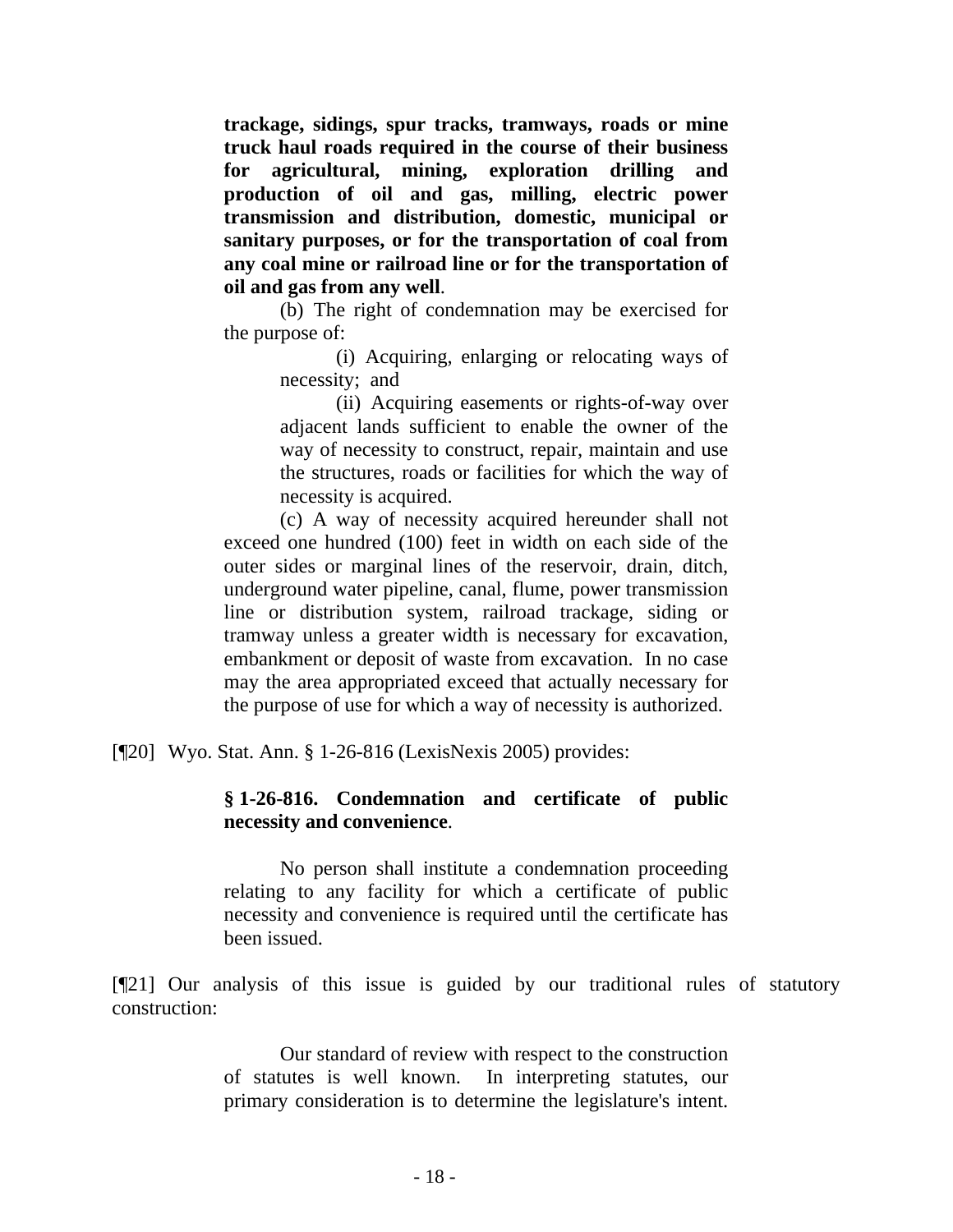All statutes must be construed in *pari materia* and, in ascertaining the meaning of a given law, all statutes relating to the same subject or having the same general purpose must be considered and construed in harmony. Statutory construction is a question of law, so our standard of review is de novo. We endeavor to interpret statutes in accordance with the legislature's intent. We begin by making an inquiry respecting the ordinary and obvious meaning of the words employed according to their arrangement and connection. We construe the statute as a whole, giving effect to every word, clause, and sentence, and we construe all parts of the statute in *pari materia*. When a statute is sufficiently clear and unambiguous, we give effect to the plain and ordinary meaning of the words and do not resort to the rules of statutory construction. *Wyoming Board of Outfitters and Professional Guides v. Clark*, 2001 WY 78, ¶ 12, 30 P.3d 36, ¶ 12 (Wyo.2001); *Murphy v. State Canvassing Board*, 12 P.3d 677, 679 (Wyo.2000). Moreover, we must not give a statute a meaning that will nullify its operation if it is susceptible of another interpretation. *Billis v. State*, 800 P.2d 401, 413 (Wyo.1990) (citing *McGuire v. McGuire*, 608 P.2d 1278, 1283 (Wyo.1980)).

Moreover, we will not enlarge, stretch, expand, or extend a statute to matters that do not fall within its express provisions. *Gray v. Stratton Real Estate*, 2001 WY 125, ¶5, 36 P.3d 1127, ¶5 (Wyo.2001); *Bowen v. State, Wyoming Real Estate Commission*, 900 P.2d 1140, 1143 (Wyo.1995).

*In Re Loberg*, 2004 WY 48, ¶5, 88 P.3d 1045, 1048 (Wyo. 2004); *Board of County Commissioners of Teton County v. Crow*, 2003 WY 40, ¶¶40-41, 65 P.3d 720, 733-34 (Wyo.2003).

[¶22] In addition, when a particular interpretation has been placed on a statute by the courts, it is presumed that the legislature has acquiesced in that interpretation where it has left the statute materially unchanged at its subsequent meetings. 82 C.J.S. *Statutes* § 310, at 397 (1999); and *see Terex Corp. v. Hough*, 2002 WY 112, ¶13, 50 P.3d 317, 322 (dissenting opinion) (Wyo. 2002).

[¶23] As a private corporation, Basin may condemn private property to obtain a right-ofway (way of necessity) across the lands of other private persons and entities. Wyo. Stat. Ann. § 1-26-815. The landowners argue here that Basin cannot be pursuing a private interest and, at the same time, argue that its business is vested with a public interest.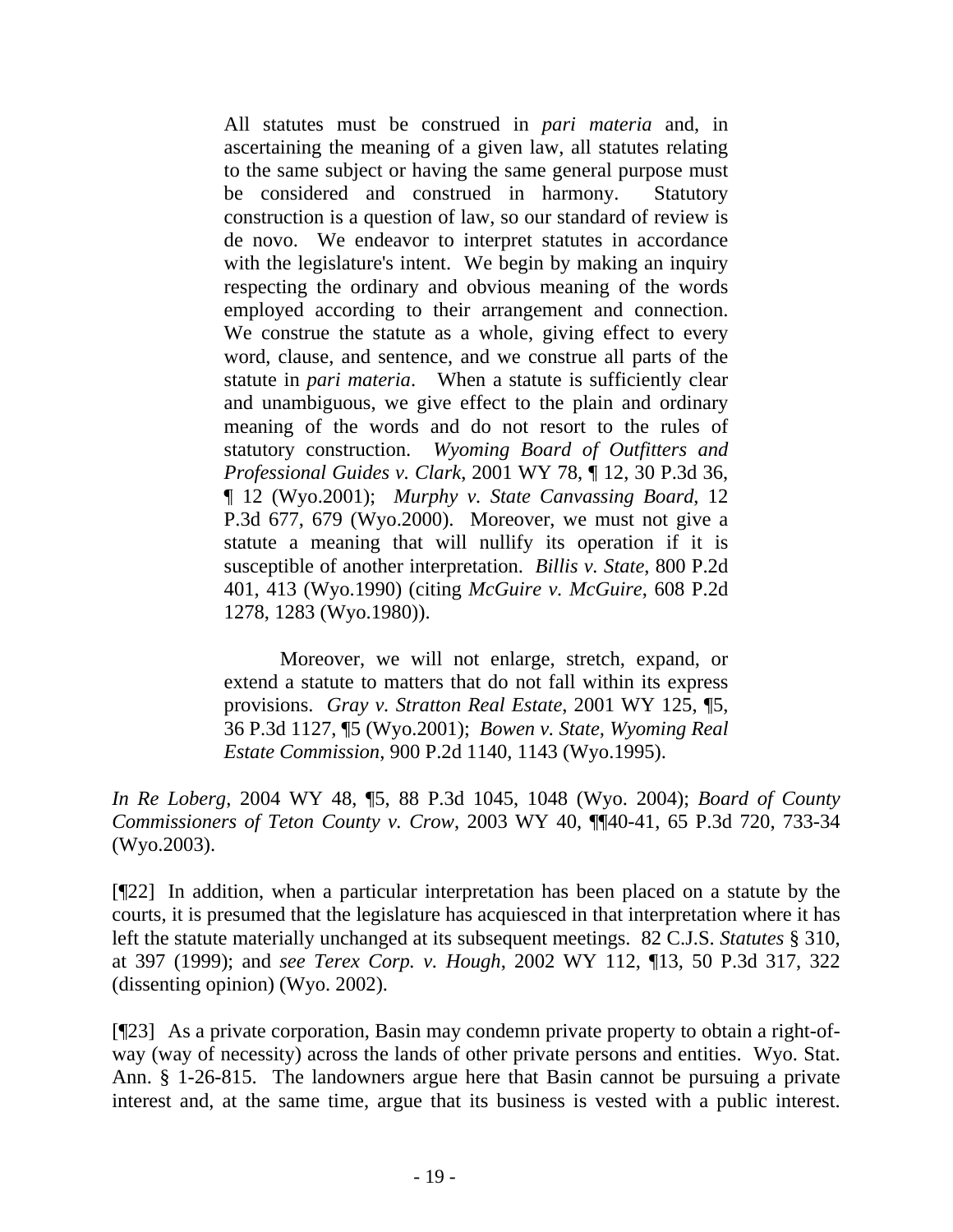However, the statute does not appear to preclude such a circumstance. The Wyoming Constitution does not prohibit such a "taking," and the landowners involved in this litigation do not make such an argument. Such a condemnation may not proceed if a certificate of public necessity is required. Wyo. Stat. Ann. § 1-26-816. A certificate of public convenience and necessity is required only if Basin is a "public utility." Wyo. Stat. Ann. § 37-2-205. The thorny part of this issue can be summed up as this (although there is a bit more to it, this summation captures the essence of the question): In order to be classified as a "public utility," it must be concluded that Basin operates a facility for the transmission, "to or for the public, of electricity." Basin's argument is based upon its identification of itself as an electricity "wholesaler," that does not directly sell or transmit electricity "to or for the public." Rather, Basin sells electricity wholesale and it is only PRECorp that makes sales or transmits the electricity "to or for the public."

[¶24] In the case, *Phillips Petroleum Company v. Public Service Commission*, 545 P.2d 1167, 1171-72 (Wyo. 1976) we held as follows:

> This leaves for our disposal the question of whether Phillips' sale to Panhandle, and the delivery of a portion thereof to K-N, constitutes transportation "to or for the public." The PSC relies upon the position that this phrase is applicable if the gas is *ultimately* sold to Wyoming consumers, which is a part of the regulatory scheme of some statutes. It does not, however, require much imagination to suggest that if jurisdiction may be based upon this broad theory, it is possible to follow any producer's line to the Christmas tree. This court is confined to the statute and must stay within its bounds. We would engage in a judicial process of legislative amendment if we were to insert the word "ultimate" or "ultimately" into this statute, and this is without our province, *Lo Sasso v. Braun*, Wyo., 386 P.2d 630, 631; so we are confined to determining the proper definition of "to or for the public." We find one contention of the appellee-McCulloch of particular interest and applicability herein when it suggests that the FPC's "regulatory authority attaches to sales made at the tailgate." This position is not consistent with a finding that Panhandle is a consumer, which would create jurisdiction in the PSC. This court has not had occasion to directly define or decide what the term "to or for the public" means in connection with the jurisdiction of the PSC. However, in the case of *State Board of Equalization v. Stanolind Oil & Gas Co.*, 54 Wyo. 521, 94 P.2d 147, which was a tax case, the question was presented whether Stanolind was operating as a public utility for tax purposes. Under the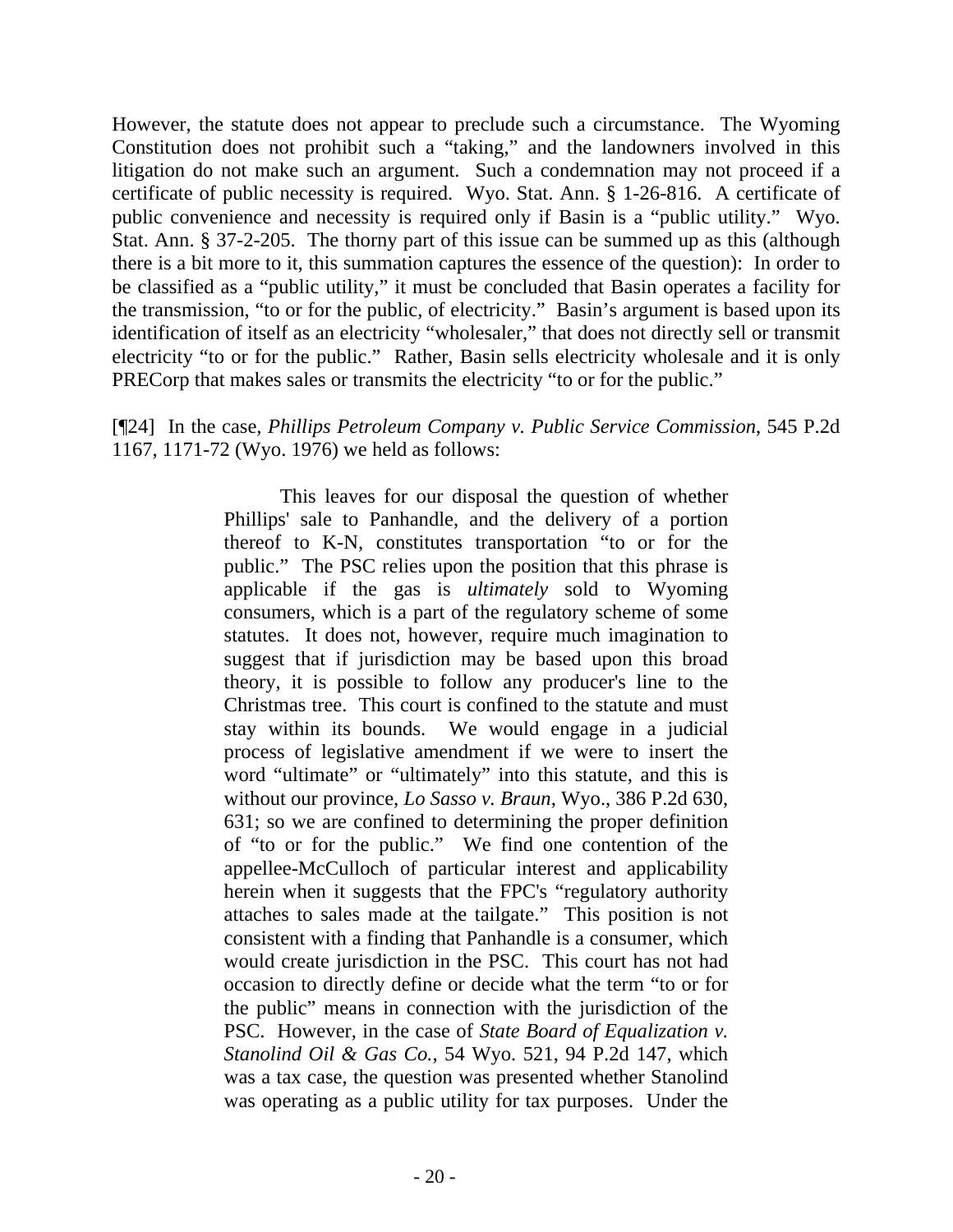then statute, which included the words "to and for the public," this court held that although the company bought natural gas which it conveyed by a pipeline in which it had some ownership and thereafter delivered the gas to a refinery in Casper to which it was sold, and the refinery used and consumed the gas in its operation, this was not "for the public," 94 P.2d at 156, and it could not be considered a public utility. That case further indicated that another factor for consideration is whether the company has offered to furnish the public with services or has ever filed or posted any rates or held itself out to serve consumers, generally absent here.

The words "to the public" used in the statute regulating public utilities have been defined as "sales to sufficient of the public to clothe the operation with a public interest," *Iowa State Commerce Commission v. Northern Natural Gas Company*, Iowa, 164 N.W.2d 111, 115; *Griffith v. New Mexico Public Service Commission*, 86 N.M. 113, 520 P.2d 269, 272. See *City of St. Louis v. Mississippi River Fuel Corporation*, 8 Cir., 97 F.2d 726, 728-729, for a discussion of the term "public use." Inasmuch as the record here reveals not sales to the public but only to Panhandle, Phillips cannot be classified as a public utility under our statutes. The statutes of the various states defining and regulating what is a public utility are phrased in many different and varying ways. It is difficult to find direct authority for interpretation of our statute. The writer can agree that the theory of the PSC could be sustained under some of these decisions, but the theory here asserted, being that if the gas transported is ultimately used by the public this would grant them jurisdiction, is a change in the rationale of the statutory scheme, in the writer's view. Under a statute which defined a utility as one operating a system "of supplying the public for domestic, mechanical or public uses," the Colorado Supreme Court held this did not create jurisdiction, and that it did not come under the jurisdiction of the Commission, although it sold gas directly to eleven different consumers on contract, several of whom bought part of this gas for resale, *Public Utilities Commission v. Colorado Interstate Gas Company*, 142 Colo. 361, 351 P.2d 241.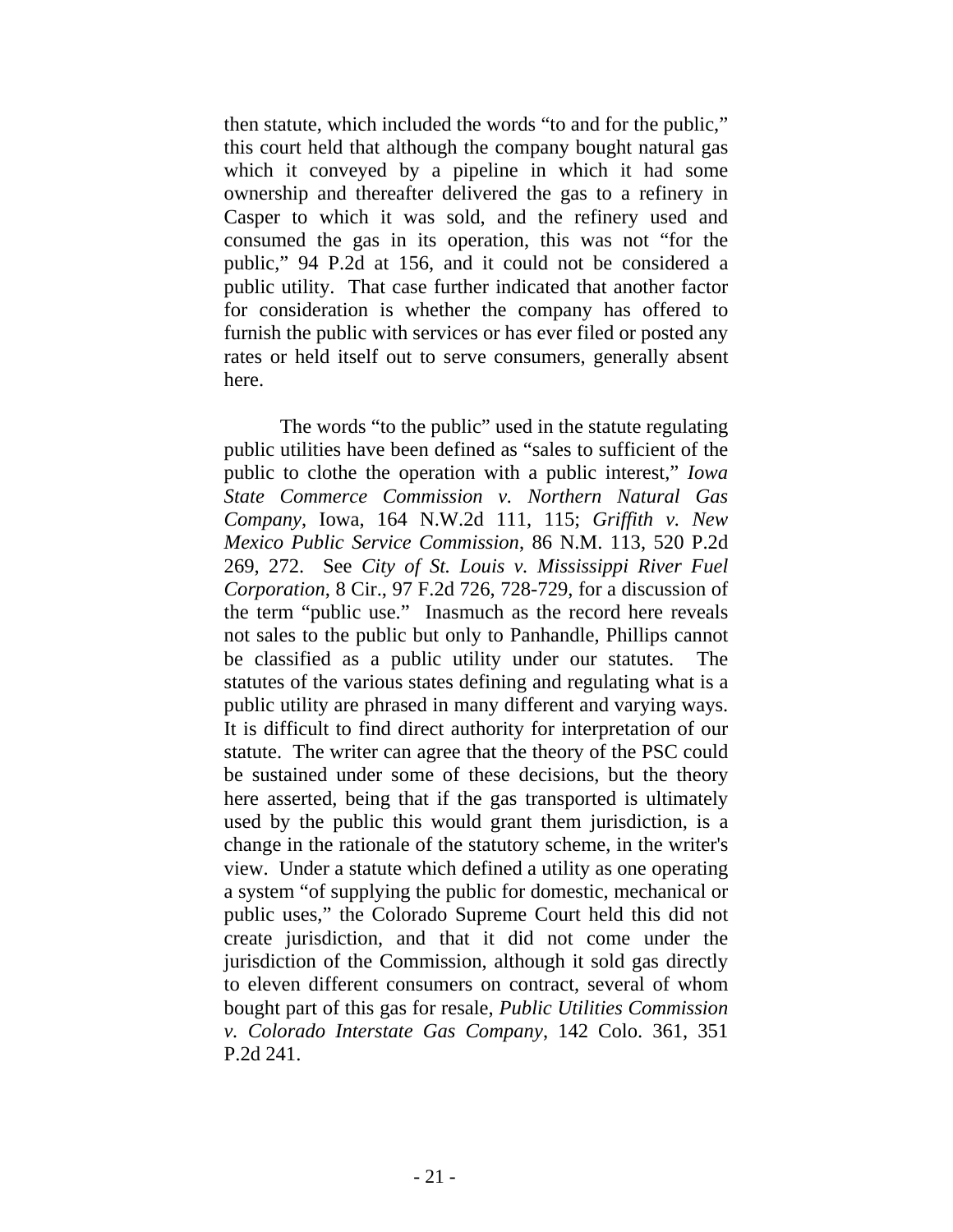Under the preceding authorities it is our view that this sale of gas was not "to and for the public use." Although uttered in a different context, the writer views a statement in the case of *Weaver v. Public Service Commission of Wyoming*, 40 Wyo. 462, 278 P. 542, 550, as a worthwhile caveat when broad assertions are made to determine the status of a private carrier to be that of a public utility. The court said:

"\* \* \* that a private carrier may not, in view of the Fourteenth Amendment of the United States Constitution, be converted into a common carrier against his will, \* \* \*"

It is difficult to see the need or necessity for control or how the public will be secured any protection insofar as Wyoming consumers are concerned because this gas is sold to Panhandle, who acts merely as a wholesaler to K-N, and when that company distributes to Wyoming consumers its prices and operations are certainly under the control and regulation of the PSC.

[¶25] The *Phillips* case is instructive in these circumstances. However, in its discussion that court acknowledged that the case had not been well briefed by the parties, although the Court did undertake its own considerable research effort. In the instant case, the parties have provided little more than superficial analysis, and very little in the way of the recitation of pertinent authority. The facts of the *Phillips* case are certainly more attenuated than those of the instant case, but the Court did observe that similar statutes in other states were more limiting than that of Wyoming's, e.g., "directly or indirectly to or for the public," rather than just "to or for the public." We do note, however, to borrow a phrase from the *Phillips* case, that it is quite a bit easier in these circumstances "to follow [the] producer's line to the Christmas tree," than it was in the *Phillips* case.

[¶26] There is another Wyoming case that is instructive wherein we construed the phrase "to or for the public," although it dealt with a sales tax statute. In that case, we held that an electricity provider similarly situated to PRECorp, did provide electricity "to or for the public." *Rural Electric Company v. State Board of Equalization*, 57 Wyo. 451, 120 P.2d 741 (1942); *rehearing denied* 57 Wyo. 451, 122 P.2d 189 (1942). Certainly, the *Rural Electric* case, contemplated a broader meaning for the phrase "to or for the public," than does the more modern case of *Phillips*.

[¶27] There is a significant body of case law that is pertinent to this discussion, although we will not attempt to exhaustively catalogue it here. We will note that the results of many of the pertinent cases vary considerably depending upon the exact wording of the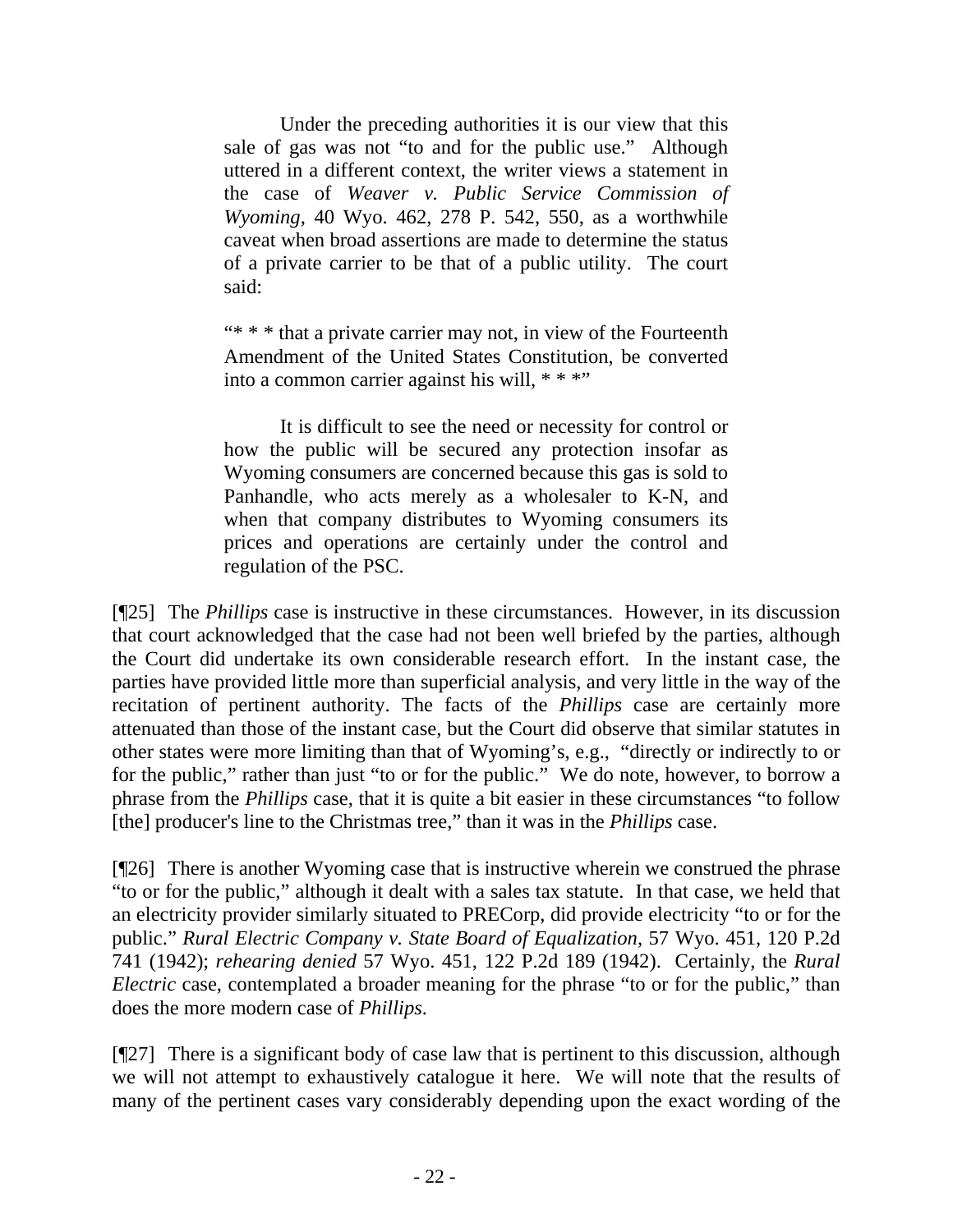applicable statutes, as well as the availability of any statutory purpose/intent clauses and/or legislative history. Many of the cases are quite old. Some of those cases may no longer accurately discuss the status of the existing law within the jurisdiction because of subsequent changes to statutes. Also, it can probably safely be said that in most jurisdictions the construction of a power transmission line of this magnitude could not be undertaken without some oversight from a regulatory body such as Wyoming's PSC.

[¶28] Before we begin our summary of some of the pertinent case law, it is worthwhile here to provide a general summary of the purposes of an administrative body such as the PSC:

> Public service or public utilities commissions are created for the accomplishment of public purposes. The function and purpose of a utility commission is in general to supervise, regulate, and control public utilities within its authority. They are also intended to safeguard the interests of the utilities and of the public, though their primary purpose is to serve the interests of the public.

73B C.J.S., *Public Utilities* § 149 at 400-1 (2004).

[¶29] In the case, *Bethlehem Steel Corporation v. Pennsylvania Public Utility Commission*, 713 A.2d 1110, 114-15 (Pa. 1998), it was held that where gas was supplied to a single end user (corporate entity), there was no public involvement and the sale was not "to or for the public." That court went on to comment that it was for the legislature, and not the courts, to determine what business activity comes within the purview of the regulatory body. In the case, *Appeal of Zimmerman*, 689 A.2d 678, 683 (N.H. 1997), the court held that an entity that provided telecommunications services for all building tenants was not a public utility because those services were not offered to "all comers without discrimination." In the case, *Osage Water Company v. Miller County Water Authority, Inc.*, 950 S.W.2d 569, 574-75 (Mo.App. S.D. 1997) (collecting cases), the court opined that "'in determining whether a corporation is or not a public utility, the important thing is, not what its charter says it may do, but what it actually does.'" Continuing, that court found a water company to be a public utility because it sold "water to the public for compensation, and its actions suggest that it has undertaken the responsibility to provide water service to all members of the public within its capabilities." In the case, *Waltman v. Public Utility Commission*, 596 A.2d 1221, 1223- 24 (Pa.Cmwlth. 1991), the court applied this test to whether utility services were being offered "for the public:"

> [W]hether or not such person holds himself out, expressly or impliedly, as engaged in the business of supplying his product or service to the public, as a class, or *to any limited portion of*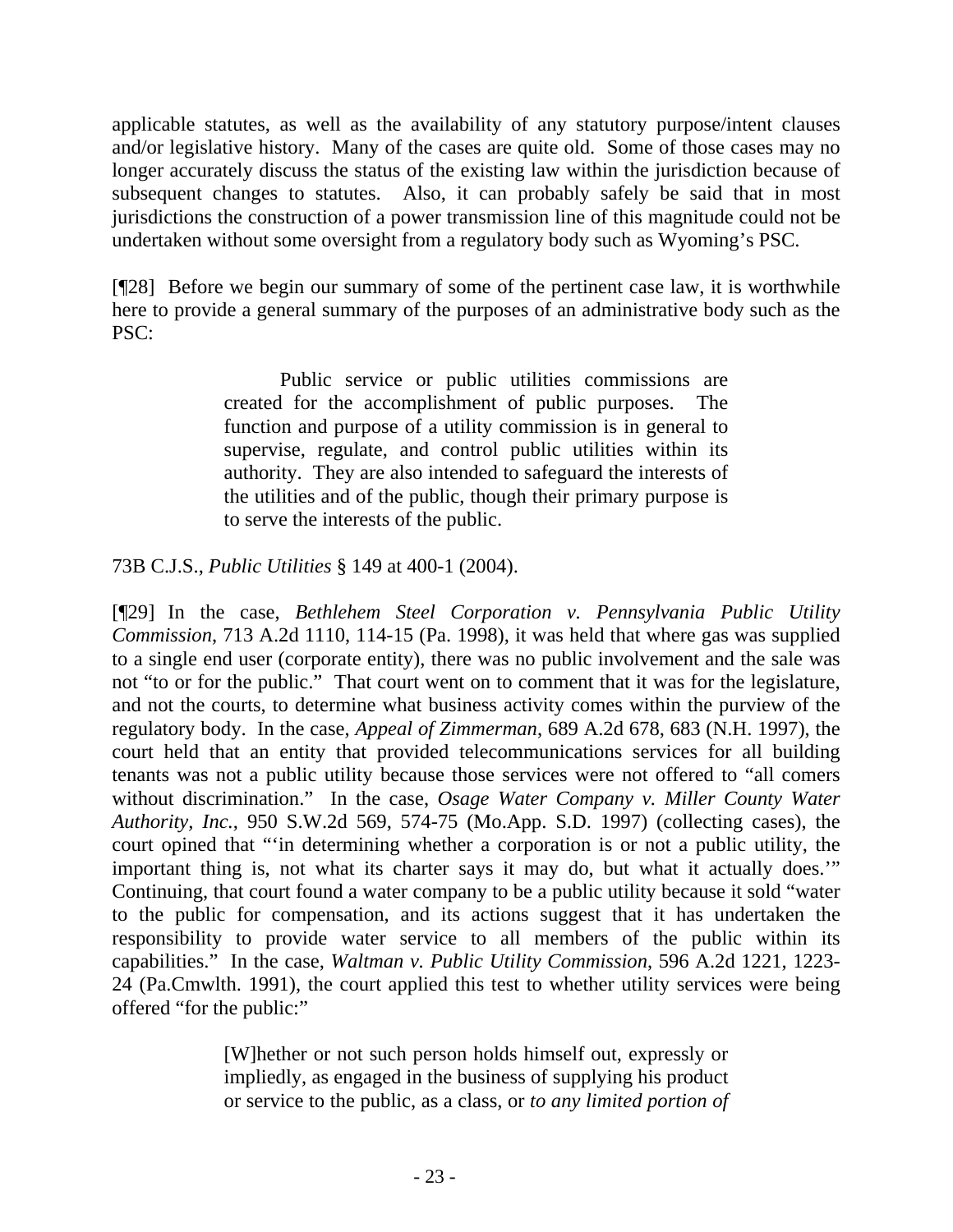*it*, as contradistinguished from holding himself out as serving or ready to serve only particular individuals. [Emphasis in original.]

[¶30] In the case *Arkansas Charcoal Company v. Public Service Commission*, 299 Ark. 359, 773 S.W.2d 427, 429-31 (Ark. 1989), the court held that the phrase "to or for the public" did not include the sale of natural gas, via a pipeline that had been condemned for that purpose, to a single end user. Applying a broad definition, the court in *State ex rel. Utilities Commission v. Mackie*, 338 S.E.2d 888, 893-94 (N.C.App. 1986) concluded that an individual providing water and sewer service to a very limited number of customers was a "public utility" providing service "to or for the public."

[¶31] We conclude that the district court did not err as a matter of law in deciding that Basin was not required to seek and obtain a certificate of public convenience and necessity before undertaking the disputed project. To a limited extent, the district court's conclusion is a mixed question of law and fact. To the extent that it is, the facts clearly support a conclusion that Basin does not supply electricity "to or for the public" as contemplated by the governing statute. Our decision in *Phillips* supports that conclusion, and we are not inclined to reconsider its wisdom under the circumstances of this case, although the circumstances here are different from those circumstances presented by *Phillips*. As we have set out above, there is authority that is in accord with *Phillips*. We also note that our decision in *Phillips* is now a long-standing one, and any alteration of it, or clarification of that statute, is properly a question for the legislature.

## **Did Basin Comply With Condemnation Statutes**

[¶32] The condemnation process is governed by statute. Wyo. Stat. Ann. § 1-26-503 (LexisNexis 2005) provides:

## **§ 1-26-503. Public use required; other acquisitions.**

(a) Nothing in this act requires that the power of eminent domain be exercised to acquire property. Whether property necessary for public use is to be acquired by purchase, other means or by eminent domain is a decision left to the discretion of the person authorized to acquire the property.

(b) Subject to any other statute relating to the acquisition of property, any person or public entity authorized to acquire property for a particular use by eminent domain may also acquire the property for the use by grant, purchase, lease, gift, devise, contract or other means.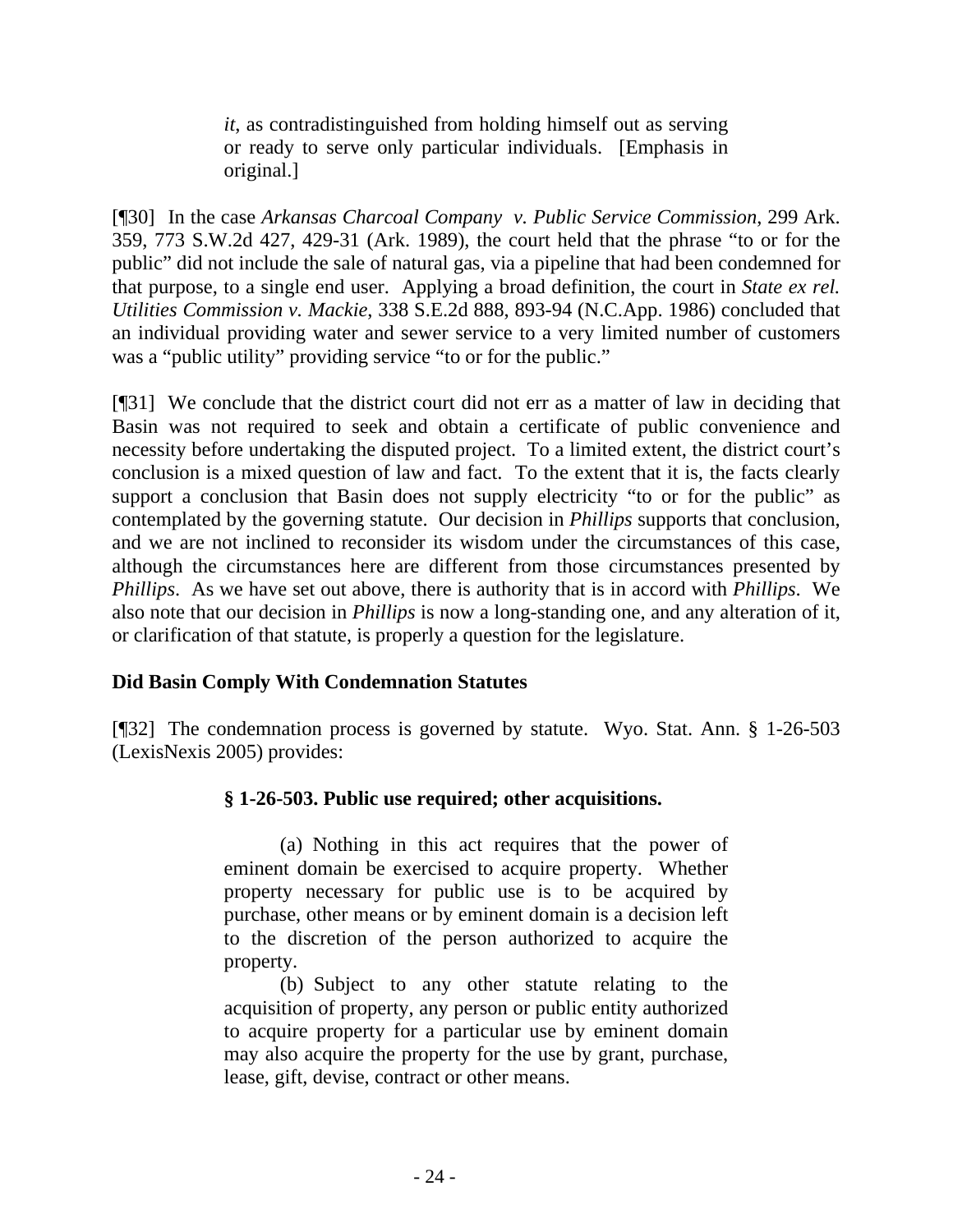#### **§ 1-26-504. Requirements to exercise eminent domain.**

(a) Except as otherwise provided by law, the power of eminent domain may be exercised to acquire property for a proposed use only if all of the following are established:

 (i) **The public interest and necessity require the project** or the use of eminent domain is authorized by the Wyoming Constitution;

(ii) The project is planned or located in the manner that will be **most compatible with the greatest public good and the least private injury**; and

(iii) The property sought to be acquired is necessary for the project.

(b) Findings of the public service commission, the interstate commerce commission and other federal and state agencies with appropriate jurisdiction are prima facie valid relative to determinations under subsection (a) of this section if the findings were made in accordance with law with notice to condemnees who are parties to the condemnation action and are final with no appeals from the determinations pending. [Emphasis added.]

[¶34] Wyo. Stat. Ann § 1-26-509 (LexisNexis 2005) provides:

#### **§ 1-26-509. Negotiations; scope of efforts to purchase.**

(a) A condemnor shall make reasonable and diligent efforts to acquire property by good faith negotiation.

 (b) **In attempting to acquire the property by purchase under W.S. 1-26-510, the condemnor, acting within the scope of its powers and to the extent not otherwise forbidden by law, may negotiate and contract with respect to:** 

> **(i) Any element of valuation or damages recognized by law as relevant to the amount of just compensation payable for the property;**

> **(ii) The extent or nature of the property interest to be acquired;**

 **(iii) The quantity, location or boundary of the property;**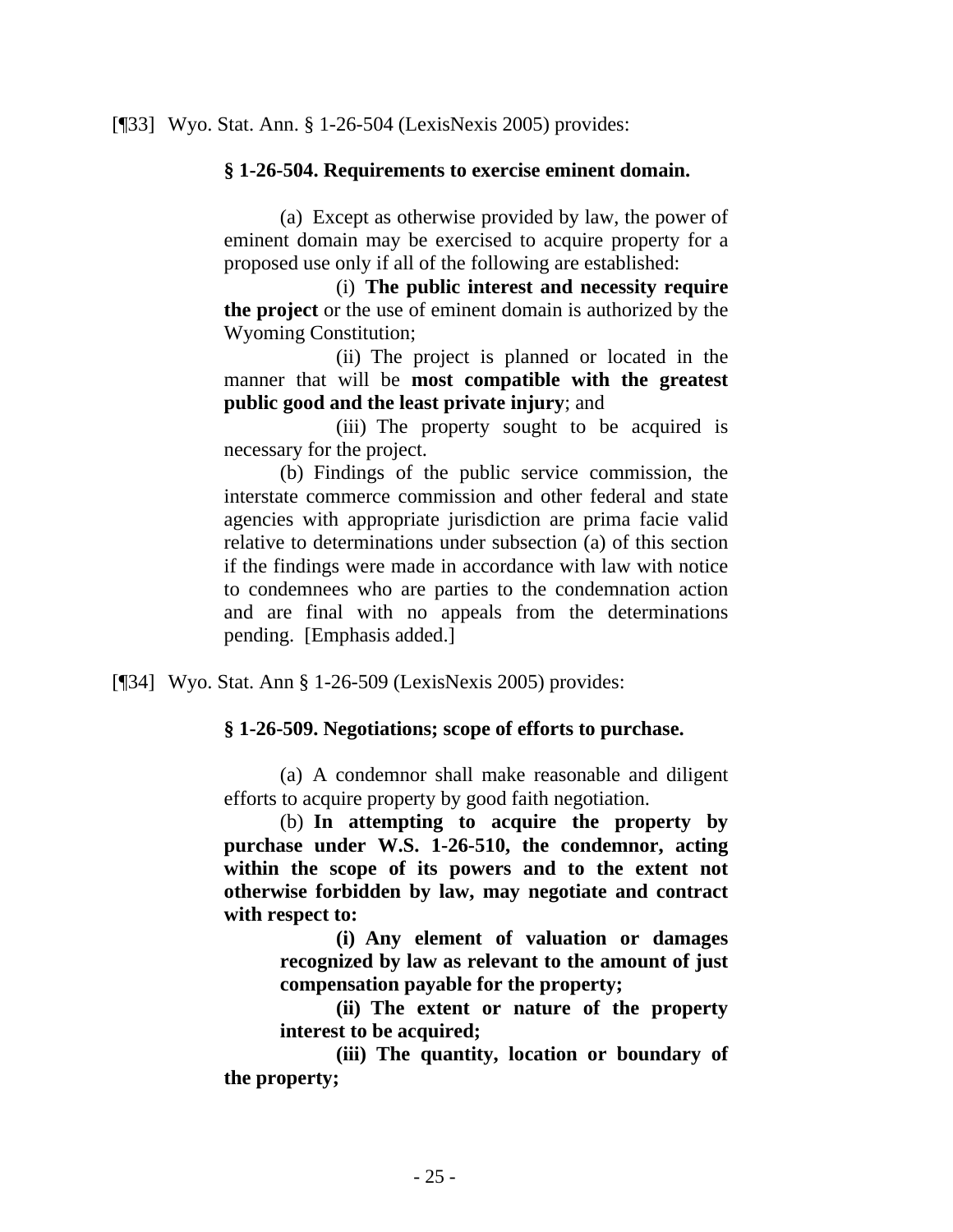(iv) The acquisition, removal, relocation or disposition of improvements upon the property and of personal property not sought to be taken;

(v) The date of proposed entry and physical dispossession;

> (vi) The time and method of payment of agreed compensation or other amounts authorized by law; and (vii) Any other terms or conditions deemed appropriate by either of the parties. [Emphasis added.]

[¶35] Wyo. Stat. Ann. § 1-26-510 (LexisNexis 2005) provides:

## **§ 1-26-510. Preliminary efforts to purchase.**

(a) Except as provided in W.S. 1-26-511, an action to condemn property may not be maintained over timely objection by the condemnee unless the condemnor made a good faith effort to acquire the property by purchase before commencing the action.

 (b) **Negotiations conducted in substantial compliance with W.S. 1-26-509(b)(i) through (vi) are prima facie evidence of "good faith" under subsection (a) of this section**. [Emphasis added.]

[¶36] Wyo. Stat. Ann. § 1-26-515 (LexisNexis 2005) provides:

#### **§ 1-26-515. Abandonment, nonuse or new use.**

Upon abandonment, nonuse for a period of ten (10) years, or transfer or attempted transfer to a use where the transferee could not have condemned for the new use, or where the new use is not identical to the original use and new damages to the landowner whose property was condemned for the original use will occur, any easement authorized under this act terminates.

[¶37] The Bridle Bit Group contends that Basin did not locate the transmission line in a manner most compatible with the greatest public good and the least private injury. Wyo. Stat Ann. § 1-26-504(a)(ii). This is based on Basin's admitted decision to avoid public lands in favor of private lands as one factor used in selecting the route ultimately chosen. Other routes were available to Basin that used somewhat more public land, but Basin chose a route that included only a small amount of public land. The Bridle Bit Group asserts that this decision by Basin was arbitrary and capricious, as well as an act made in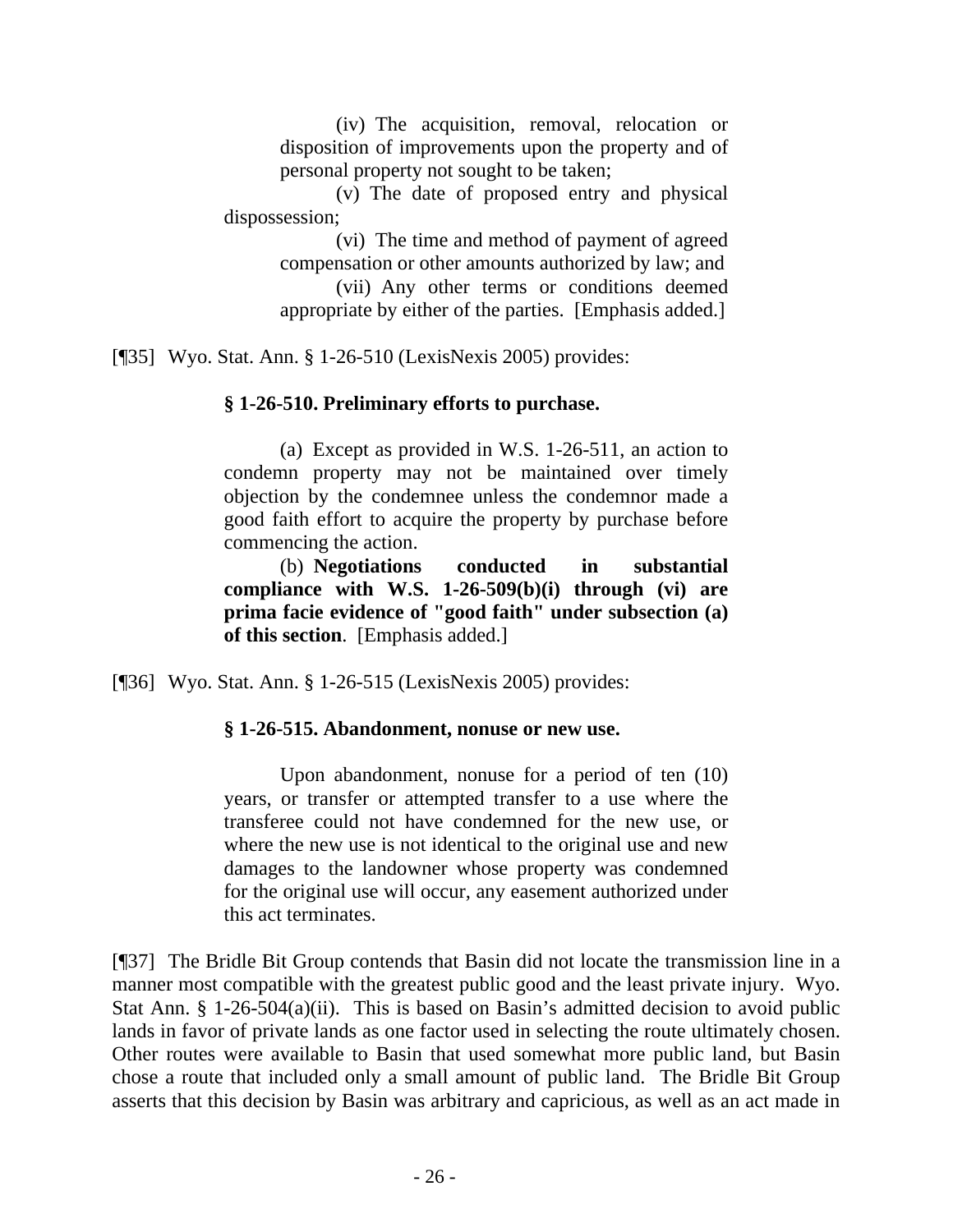bad faith and constituted an abuse of its discretion with respect to the location of the transmission line.

[¶38] The Roush Group contends that Basin failed to demonstrate that public interest and necessity require the project at issue and that Basin's proposed route does not comply with the requirement that the project be located so as to do the greatest public good and the least private harm. Wyo. Stat. Ann. §§ 1-26-504(a)(i)and(ii). Those landowners contend that the project is designed solely for the benefit of PRECorp so that it can provide electricity for CBM development, but that there is no evidence that the public interest and necessity require the project. They also iterate the Bridle Bit Group's contentions concerning the greatest public good and the least private harm. Further, the Roush Group asserts that Basin failed to negotiate in good faith as required by Wyo. Stat. Ann. § 1-26-509. This argument is premised on a theory that Basin selected the route it wanted and, thus, for all intents and purposes the route was not negotiable once the process of acquiring the necessary land got underway. They also contend that Basin refused to negotiate the term of the easements and insisted on easements that were perpetual in duration.

[¶39] Basin contends that the route was chosen after considerable thought and study, and that it listened to the concerns of landowners. Basin considered the following factors in selecting the route now at issue: (a) Tie-in or connections to the existing electrical system infrastructure; (b) physical limitations, such as topography, railroad crossings, existing improvements, and dry lakebeds; (c) landowner concerns; (d) costs of construction; (e) reliability and safety matters (e.g., avoiding paralleling existing high power transmission lines); (f) minimizing the number of landowners being crossed; (g) minimizing impact to government property; (h) minimization of visual impact; (i) environmental concerns; (i) avoidance of archeological sites; and (k) avoidance of cultivated property. Basin ascertained that, given that the transmission line was necessary, the proposed route (and the bottom line is that it had to pick a route) was the most compatible with the greatest public good and the least private injury. Basin asserts that no evidence to the contrary was brought to bear by the landowners. Furthermore, Basin contends that its evidence establishes that public interest and necessity do require the transmission line project. Without it, Basin asserts, it cannot meet its projected demands from its users (including mineral developers, farmers and ranchers). Basin also maintains that it enjoys considerable discretion in selecting an appropriate route. Basin contends that the landowners have marshaled no evidence that Basin abused the discretion accorded it by the eminent domain statutes. Basin acknowledges that it endeavored to avoid public lands, but ultimately was unable to do so. Thus, that matter became a non-issue because Basin was required to complete an Environmental Assessment in order to obtain access to both Forest Service and BLM lands. Finally, Basin claims that it negotiated in good faith with all landowners.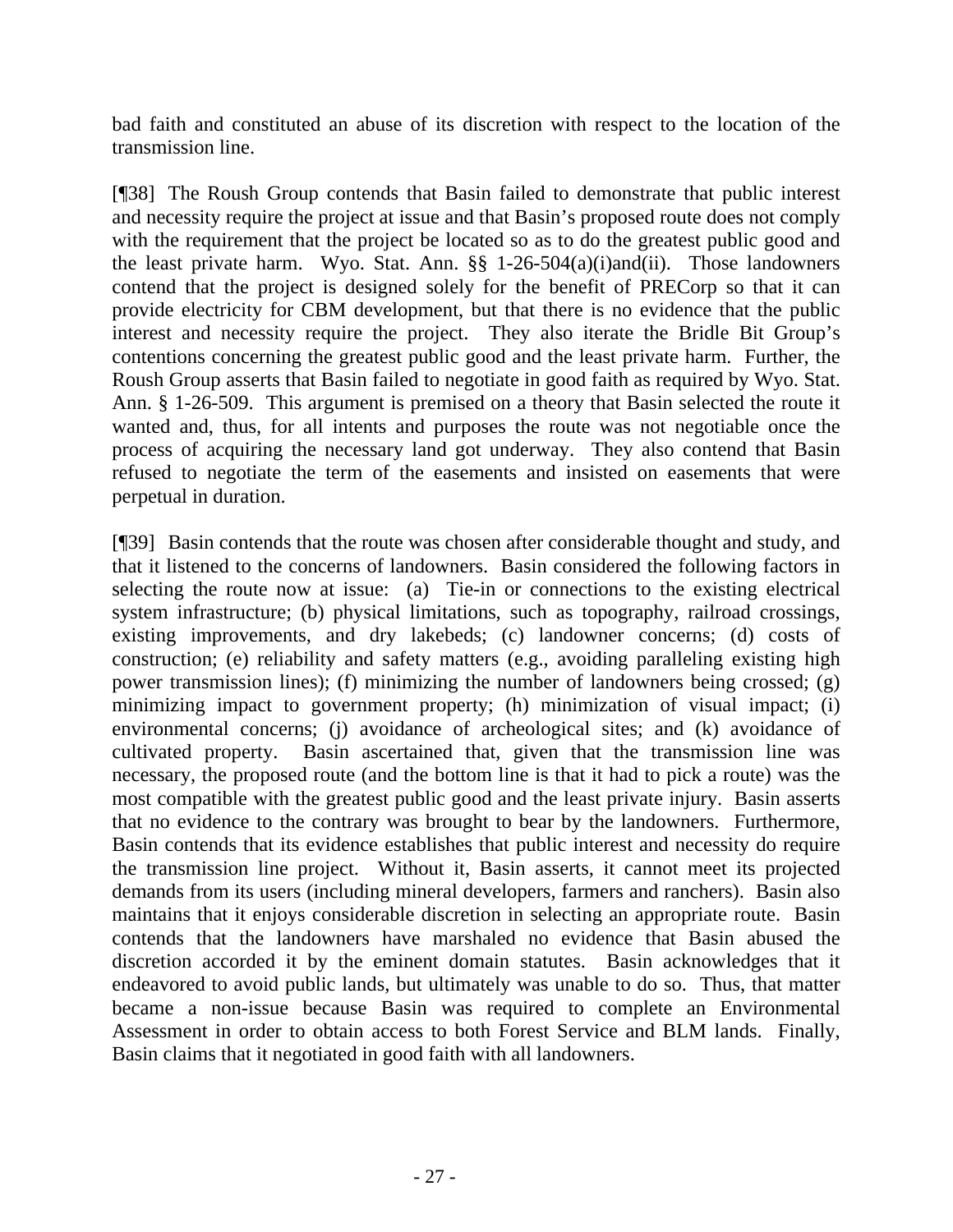[¶40] The standard of review applicable to these arguments has been articulated with clarity. In the case, *Conner v. Board of County Commissioners, Natrona County*, 2002 WY 148, ¶8, 54 P.3d 1274, 1278-79 (Wyo. 2002) we set out that standard:

> Eminent domain proceedings are authorized by constitutional and statutory provisions and governed by W.R.C.P. 71.1. The district court determines all issues arising on the complaint for condemnation including notice, the plaintiff's right to make the appropriation, plaintiff's inability to agree with the owner, the necessity for the appropriation, and the regularity of the proceedings. W.R.C.P.  $71.1(e)(2)(A)$ . Only the issue of compensation may be tried before a jury. W.R.C.P. 71.1(j).

> When we review the district court's determination of issues required by Rule  $71.1(e)(2)$ , "we uphold the judgment if there is evidence to support it, and in doing so we look only to the evidence submitted by the prevailing party and give to it every favorable inference which may be drawn therefrom, without considering any contrary evidence." *Town of Wheatland v. Bellis Farms, Inc.*, 806 P.2d 281, 284 (Wyo.1991). Where the district court's ultimate conclusions decide questions of law, we afford no deference to its decision. *See Coronado Oil Co. v. Grieves*, 603 P.2d 406, 410 (Wyo.1979); *see also Homesite Co. v. Board of County Comm'rs of Laramie*, 69 Wyo. 236, 240 P.2d 885, 889 (1952).

*Wyoming Resources Corporation v. T-Chair Land Company*, 2002 WY 104, ¶¶7-8, 49 P.3d 999, ¶¶7-8 (Wyo.2002).

[¶41] The *Conner* case also iterated:

When a condemnor seeks to establish the requirement of necessity in an eminent domain proceeding, it need only show a reasonable necessity for the project. As explained by one court, the term "necessity," when used in the context of an eminent domain proceeding, means "reasonably convenient or useful to the public." *City of Dayton v. Keys*, 21 Ohio Misc. 105, 252 N.E.2d 655, 659 (1969). A showing that the project will increase public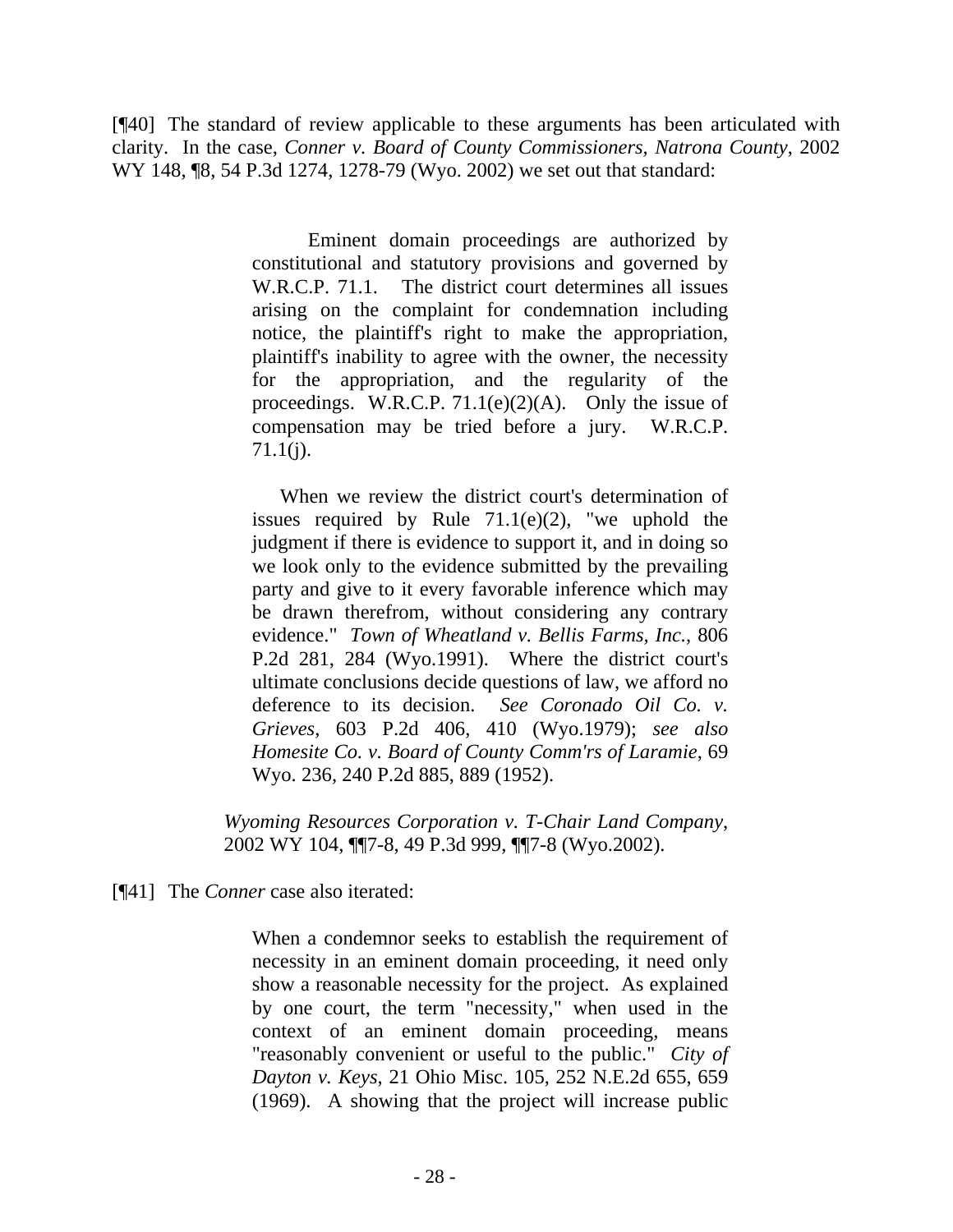safety is sufficient. *See Greasy Creek Mineral Company v. Ely Jellico Coal Company*, 132 Ky. 692, 116 S.W. 1189 (1909).

*Board of County Commissioners of Johnson County v. Atter*, 734 P.2d 549, 553 (Wyo.1987). And further:

To comply with W.S. 1-26-504(a)(ii), the [board] needs to present evidence that it has planned or located the project in a manner most compatible with the greatest public good and the least private injury. The district court then reviews the evidence and decides whether the [board] has met its burden. Once W.S. 1-26-504(a)(ii) has been complied with and the landowners still wish to contest the action, the burden shifts to them to show that the condemnor acted in bad faith or abused its discretion as to that particular determination.

*Town of Wheatland v. Bellis Farms, Inc.*, 806 P.2d 281, 283 (Wyo.1991) (footnotes omitted). Before filing an eminent domain complaint, a condemnor must make reasonable, diligent, and good faith efforts to negotiate with the condemnee. Wyo. Stat. Ann. § 1-26-509 (LexisNexis 2001). Efforts made in compliance with the statutes constitute prima facie evidence of the condemnor's good faith. Wyo. Stat. Ann. § 1-26-510 (LexisNexis 2001).

54 P.3d at 1282-83.

[¶42] In *Wyoming Resources Corporation v. T-Chair Land Company*, 2002 WY 104, ¶¶13-14, 49 P.3d 999, 1003-04 (Wyo. 2002) we held:

> The taking of private property for a private way of necessity is recognized as valid in Wyoming because "[t]here is a public interest in giving access by individuals to the road and highway network of the state as a part and an extension thereof for economic reasons and the development of land as a resource for the common good, whether residential or otherwise." *Hulse v. First American Title Co. of Crook County*, 2001 WY 95, ¶30, 33 P.3d 122, ¶30 (Wyo.2001). "[T]he right to condemn a way of necessity under constitutional and statutory provisions is an expression of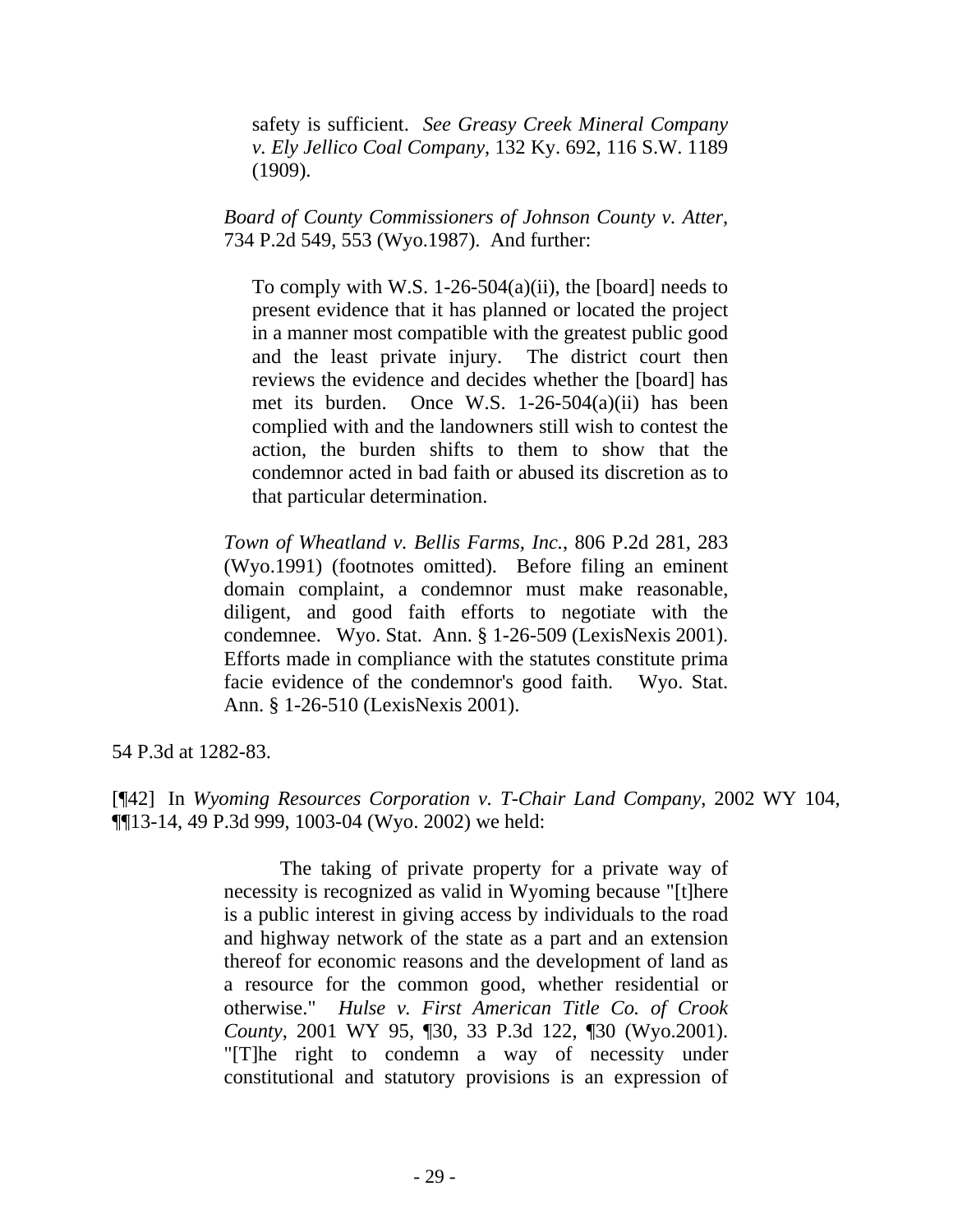public policy against landlocking property and rendering it useless." *Id*.; *see Coronado Oil Co.*, 603 P.2d at 410.

The legislature has enacted the eminent domain and private road establishment acts so that access will be available to permit mineral estate owners to realize the full benefit of their property ownership and landlocked property will not be rendered useless.

## **Did Basin Demonstrate Public Interest and Necessity**

[¶43] It is evident from the above-described standard of review that this Court has ascribed a broad meaning to the phrase "public interest and necessity," and that is consistent with the overall tenor of Wyoming's eminent domain statutes. *See* 2A *Nichols on Eminent Domain*, § 7.02[3] at 7-29 – 7-35 (3rd ed. 2004); and 29A C.J.S. *Eminent Domain* § 29 (1992). *Nichols* identifies three core criteria for this analysis: "(1) That the taking affect a community as distinguished from a single individual; (2) That the use to which the taken property is applied is authorized by law; (3) That the title taken not be invested in a person or corporation as private property to be used and controlled as private property unless the public receives some public benefit as a result of the private possession." 2A *Nichols*, § 7.02[3] at 7-35.

[¶44] The evidence presented by Basin plainly demonstrated the need for additional electric power to PRECorp's service territory and that additional power would inure to the benefit of the public in that locality, both in terms of the additional power itself and the reliability of service in the area. The landowners presented no evidence to contradict Basin's comprehensive studies that established the ever-increasing demand for more electric power. The district court's findings that Basin demonstrated that the project was necessary and in the public interest is unassailable and we affirm it here.

## **Did Basin Demonstrate That the Project Was Most Compatible With the Greatest Public Good and Least Private Harm**

[¶45] The landowners' argument in this regard focuses almost entirely on Basin's decision to avoid public lands. However, the record is replete with evidence that Basin considered many alternative routes and finally settled on the one at issue here for a variety reasons, one of which was the avoidance of public lands. We must begin our analysis with a recognition that:

> Even when judicial review of the question of necessity is based upon alleged arbitrariness or excessiveness of the taking, it has been held that by virtue of the delegation of the power of eminent domain by the state to the condemnor there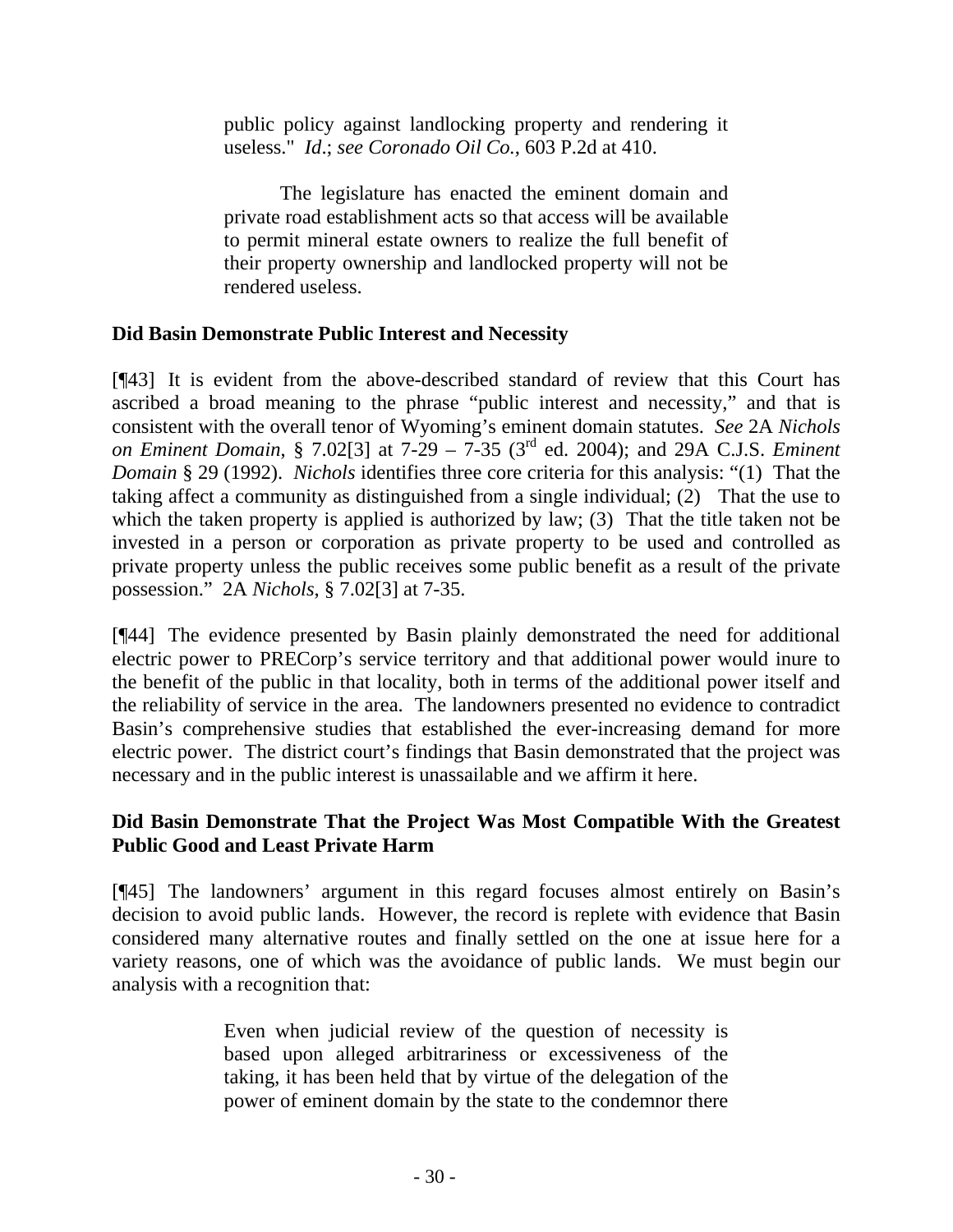is necessarily left largely to the latter's discretion the location and area of the land to be taken. And one seeking to show that the taking has been arbitrary or excessive shoulders a heavy burden of proof in the attempt to persuade the court to overrule the condemnor's judgment.

1A *Nichols on Eminent Domain*, § 4.11[2] at 4-191 – 4-194 (3rd ed. 1998); 8A Nichols on Eminent Domain, § 26.03, at 26-25 – 26-47 (3rd ed. 1998); *also see* Annotation, *Eminent Domain*: *Review of Electric Power Company's Location of Transmission Line for Which Condemnation is Sought*, 19 A.L.R.4<sup>th</sup> 1026, 1030-31 (1983 and Supp. 2004) ("...[T]he courts have been quite reluctant to overturn a site determination by a power company unless the evidence clearly established an unreasonable disregard of individual or public interests.").

[¶46] Again, the record amply demonstrates that Basin did examine several alternate routes, but ultimately had to make a decision as to which one best fulfilled all of the various criteria that went into making a decision to move forward with the project and begin the process of acquiring the necessary rights-of-way and access easements. Several years have been devoted to that effort. An examination of the map of the proposed route, as well as an examination of a map showing the alternative routes, demonstrates that the route chosen is, on its face, a direct and reasonable route. The variations between it and the alternative routes (and the variation included such things as overall mileage and federal lands crossed) are minimal, and Basin's evidence included testimony that the differences were inconsequential in the decision-making process.

[¶47] We conclude that the district court's determination that the transmission line was located in such a manner so as to be the most compatible with the greatest public good and the least private harm is correct.

## **Did Basin Negotiate in Good Faith**

[¶48] The landowners contend that Basin did not negotiate in good faith as required by the statute. There is little, if any, dispute that Basin negotiated in good faith with respect to the amount of money to be paid for the easements and accesses. Of course, what payments will be made to the landowners involved in these appeals is not yet determined. Basin is on the record as having agreed that it will pay all landowners who settled earlyon the same per-acre damages as will ultimately be paid to the landowners involved in these appeals, should it be greater than that negotiated prior to these proceedings. Basin negotiated with all landowners over a period in excess of a year (in some instances longer), and those negotiations continued up until the day of trial. Indeed, several additional landowners settled just before trial.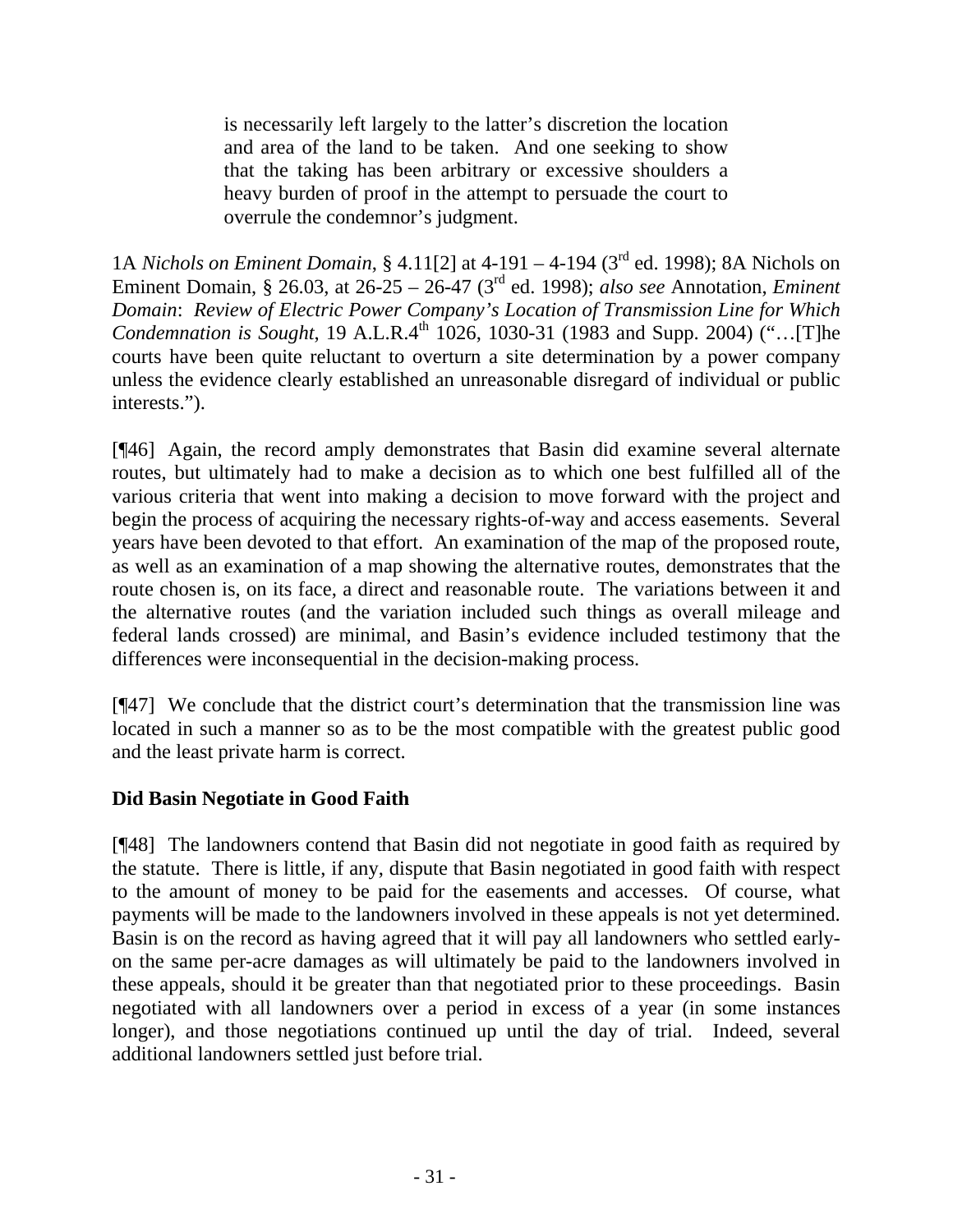[¶49] The sticking points in the final negotiation process were the location of the transmission line, as well as the term for the easements and accesses, i.e., that they were to be perpetual or for as long as they were needed for the transmission line. The record establishes that just prior to trial, Basin agreed to settle for easements with a duration of 99 years, rather than perpetuity.

[¶50] We have held above that Basin had great discretion with respect to the location of the transmission line. In addition, we note that Basin attempted to accommodate owner concerns about location, especially early on in the negotiation process. As Basin settled with more and more landowners, it became ever more difficult to accommodate the concerns of the remaining landowners without then making alterations to other settled portions of the route. The record contains seven voluminous exhibits that detail the contacts Basin had with each of the landowners involved in these appeals. We note that those exhibits amply demonstrate Basin's good faith efforts to negotiate with all landowners, to the extent that was practicable. We have carefully examined those exhibits, as well as the transcripts as a whole, and are fully satisfied that Basin did negotiate with all landowners in good faith. *See generally*, Michael A. DiSabatino, Annotation, *Sufficiency of Condemnor's Negotiations Required as Preliminary to Taking in Eminent Domain*, 21 A.L.R.4<sup>th</sup> 765 (1983 and Supp. 2004); and 6 *Nichols on Eminent Domain*, § 24-14 (3<sup>rd</sup> ed. 2002). The district court was correct in concluding that Basin negotiated in good faith, as required by the governing statutes.

[¶51] We will further discuss the issue of the perpetual term for the easements in the final section of this opinion.

## **Should the Easements Be Perpetual**

[¶52] We embark on this discussion with a reference to Wyo. Stat. Ann. § 1-26-515, which provides for the termination of condemned easements, such as those at issue here, because of nonuse, upon certain transfers or attempted transfers of the easement by the condemnor, and where a new use is not identical to the original use. The landowners contend that since the Forest Service will give only a 25-year easement, the State a 35 year easement, and the BLM a 30-year easement, their property should not be saddled with perpetual easements. Although the circumstances with the State are somewhat different, with both the Forest Service and the BLM renewal of the easement is a matter of formality and does not require the payment of additional compensation. It is the goal of the landowners (who apparently might settle for a 50-year term) to require that compensation be renegotiated after, e.g., 50 years, so that future generations will derive benefit from the land as well.

[¶53] The district court did not characterize the easements as perpetual. Rather it found that the easements would be required for "an unlimited length of time." Evidence adduced at trial showed that existing electrical transmission infrastructure had been in